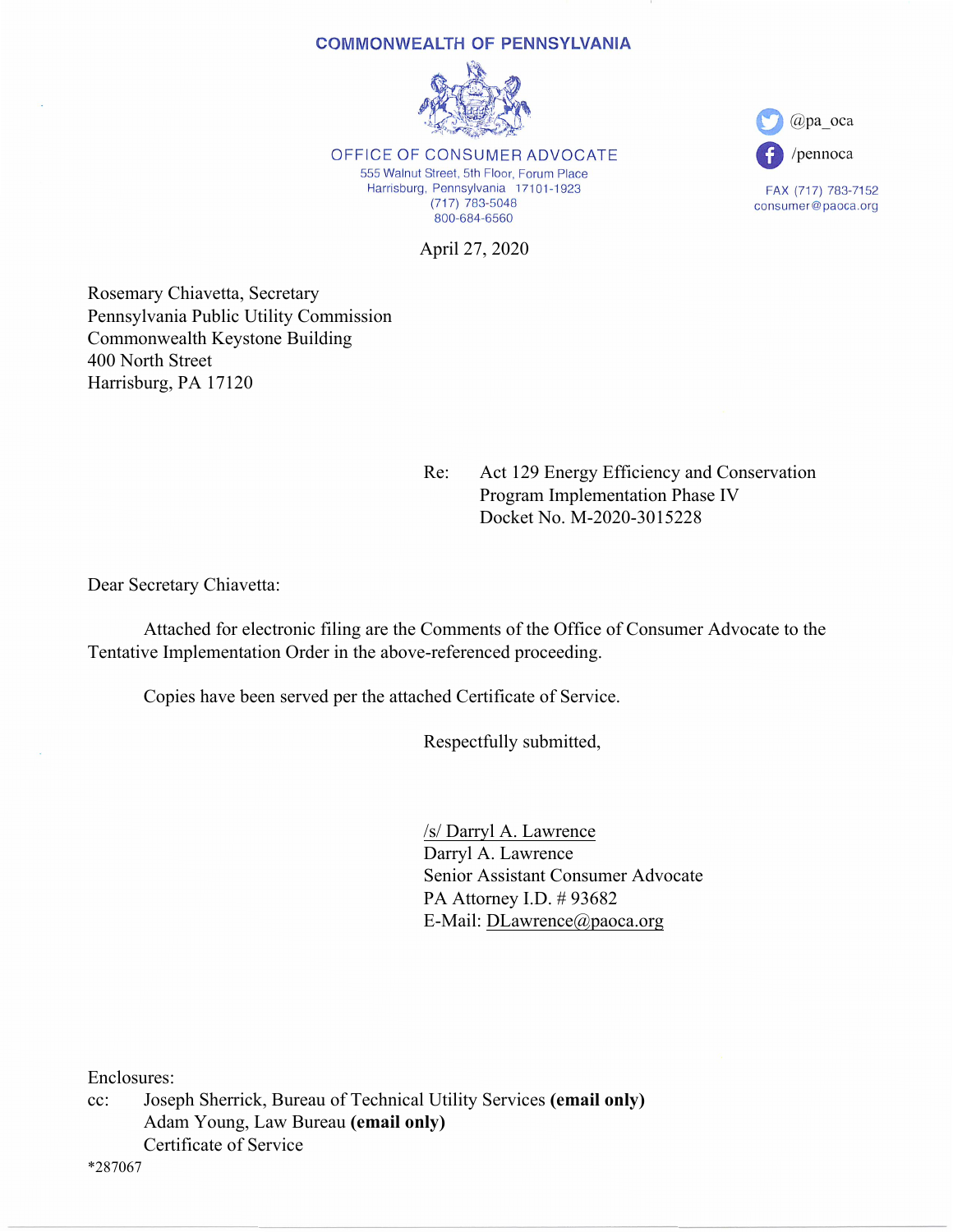## CERTIFICATE OF SERVICE

Re: Act 129 Energy Efficiency and Conservation : Docket No. M-2020-3015228 Program Implementation Phase IV :

I hereby certify that I have this day served a true copy of the following document, the Office of Consumer Advocate's Comments to the Tentative Implementation Order, upon parties of record in this proceeding in accordance with the requirements of 52 Pa. Code §1.54 (relating to service by a participant), in the manner and upon the persons listed below:

Dated this  $27<sup>th</sup>$  day of April 2020.

## **SERVICE BY E-MAIL ONLY**

Richard A. Kanaskie, Esquire John R. Evans, Esquire Bureau of Investigation & Enforcement Office of Small Business Advocate Pennsylvania Public Utility Commission 555 Walnut Street Commonwealth Keystone Building 1<sup>st</sup> Floor, Forum Place<br>400 North Street, 2<sup>nd</sup> Floor Harrisburg, PA 17101-Harrisburg, PA 17120

Derrick Price Williamson, Esquire Barry A. Naum, Esquire Spilman Thomas & Battle PLLC Industrial Energy Consumers of PA 1100 Bent Creek Blvd. Suite 101 Mechanicsburg, PA 17050

Harrisburg, PA 17101-1923

/s/ Darryl A. Lawrence Darryl A. Lawrence Christy M. Appleby Senior Assistant Consumer Advocate Assistant Consumer Advocate PA Attorney I.D. # 93682 PA Attorney I.D. # 85824 E-Mail: [DLawrence@paoca.org](mailto:DLawrence@paoca.org) <br>E-Mail: [CAppleby@paoca.org](mailto:CAppleby@paoca.org)

Counsel for: Office of Consumer Advocate 555 Walnut Street 5th Floor, Forum Place Harrisburg, PA 17101-1923 Phone: (717) 783-5048 Fax: (717) 783-7152 Dated: April 27, 2020 \*287061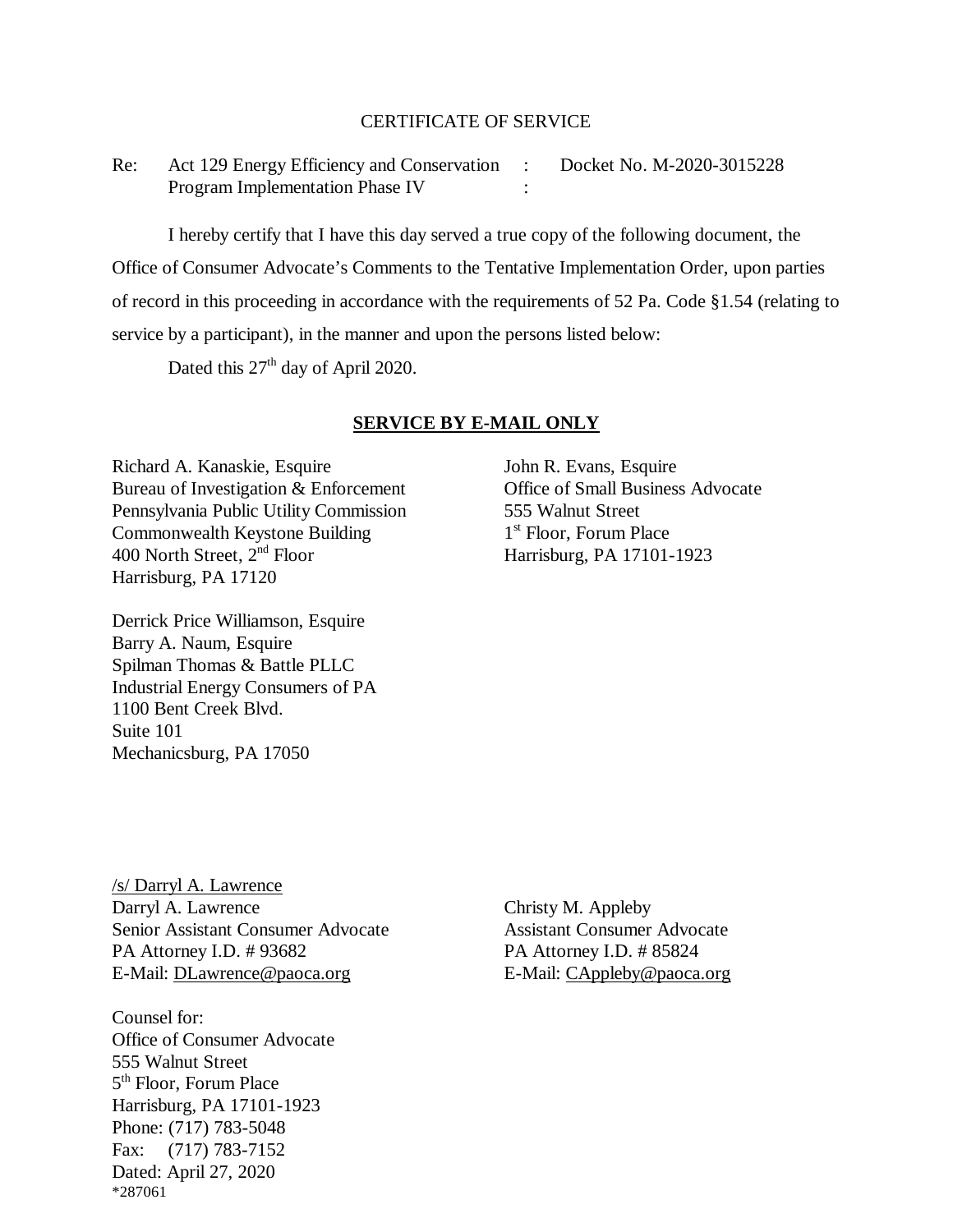# BEFORE THE PENNSYLVANIA PUBLIC UTILITY COMMISSION

Act 129 Energy Efficiency and Conservation : Docket No. M-2020-3015228 Program Implementation Phase IV :

COMMENTS OF THE OFFICE OF CONSUMER ADVOCATE

\_\_\_\_\_\_\_\_\_\_\_\_\_\_\_\_\_\_\_\_\_\_\_\_\_\_\_\_\_\_\_\_\_\_

\_\_\_\_\_\_\_\_\_\_\_\_\_\_\_\_\_\_\_\_\_\_\_\_\_\_\_\_\_\_\_\_\_\_\_

Darryl A. Lawrence Senior Assistant Consumer Advocate PA Attorney I.D. # 93682 E-Mail: [DLawrence@paoca.org](mailto:DLawrence@paoca.org)

Christy M. Appleby Assistant Consumer Advocate PA Attorney I.D. #85824 E-Mail: [CAppleby@paoca.org](mailto:CAppleby@paoca.org)

Counsel for: Tanya J. McCloskey Acting Consumer Advocate

Office of Consumer Advocate 555 Walnut Street 5th Floor, Forum Place Harrisburg, PA 17101-1923 Phone: (717) 783-5048 Fax: (717) 783-7152 Dated: April 27, 2020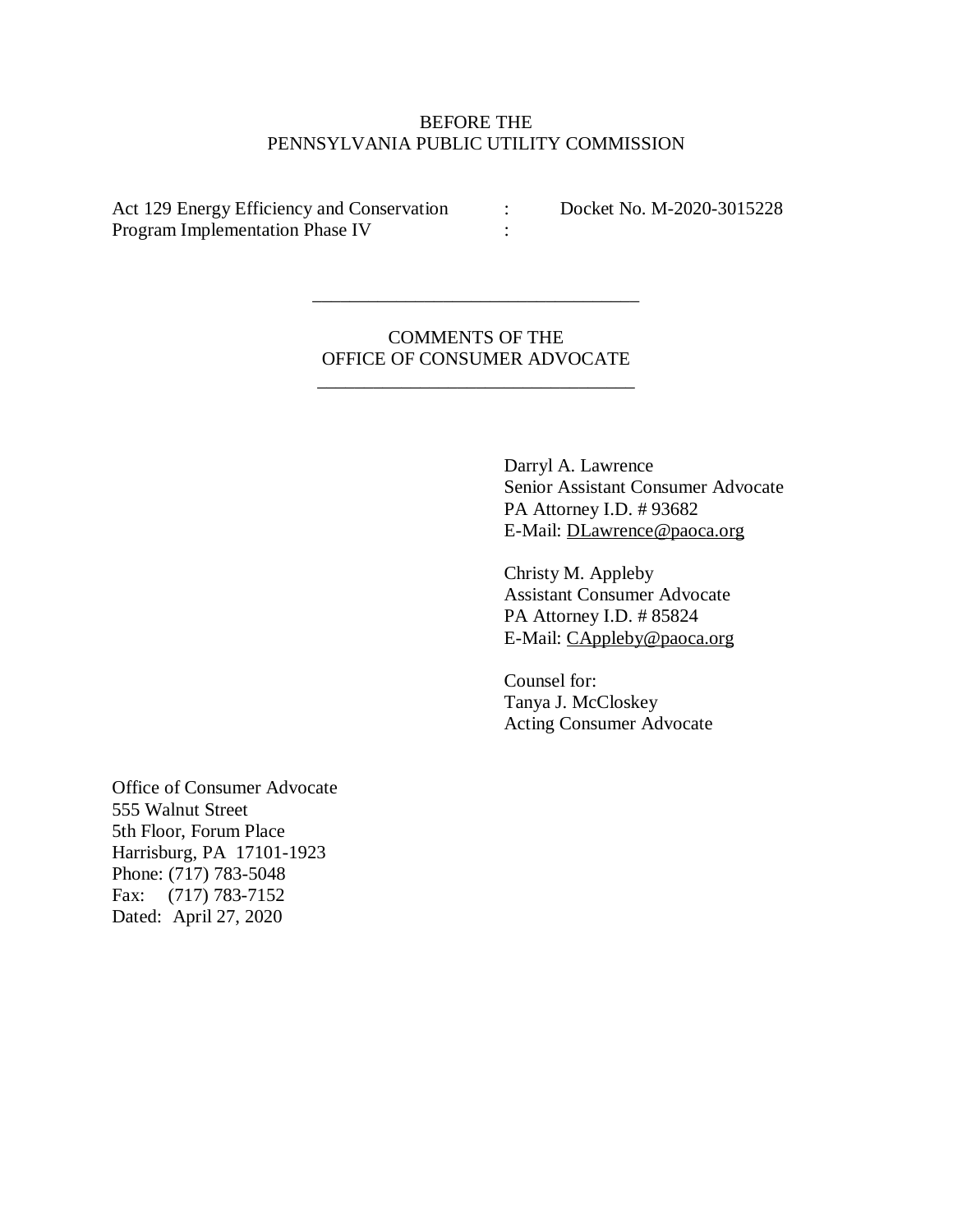# **TABLE OF CONTENTS**

| $\mathbf{L}$ |                                                                       |
|--------------|-----------------------------------------------------------------------|
| П.           |                                                                       |
|              |                                                                       |
|              |                                                                       |
|              |                                                                       |
|              |                                                                       |
|              | 1. Demand Response Programs Should Be Allowed To Continue Without The |
|              |                                                                       |
|              | 2.                                                                    |
|              |                                                                       |
|              |                                                                       |
|              |                                                                       |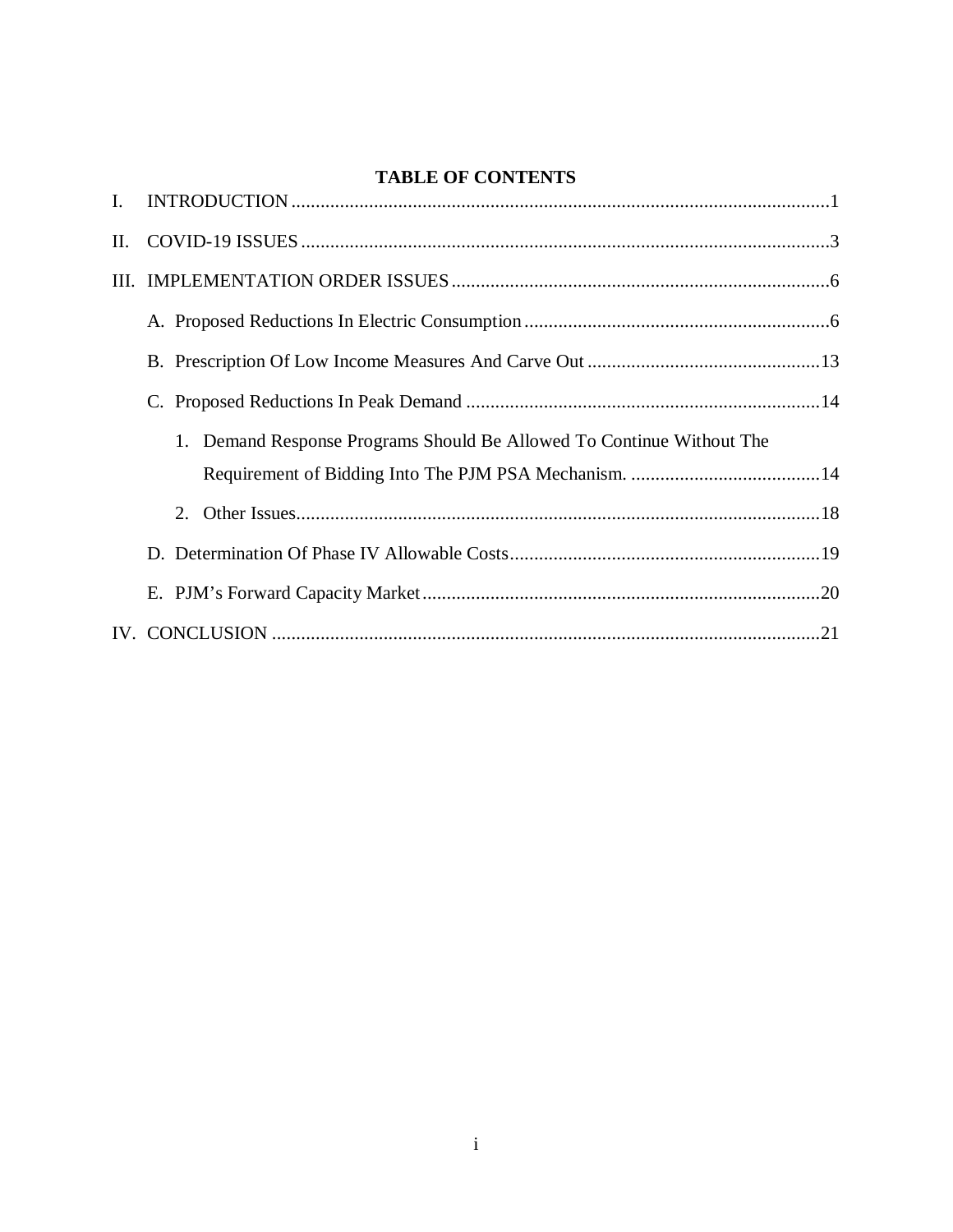#### <span id="page-4-0"></span>I. INTRODUCTION

 $\overline{\phantom{a}}$ 

The Office of Consumer Advocate (OCA) submits these Comments regarding the Pennsylvania Public Utility Commission's (PUC's or Commission's) Tentative Implementation Order (T.O.) for Phase IV of the Act 129 Energy Efficiency and Demand Response Programs in unprecedented times. Our Commonwealth and our Nation continue to deal with the significant impacts of the COVID-19 pandemic which have affected our homes, our businesses and our daily lives. It is evident that we can no longer proceed in a "business as usual" manner, but we also lack certainty as to the adjustments we will have to make in the future. In light of these circumstances, the OCA questions whether we should proceed with attempting to establish Phase IV of the Act 129 Energy Efficiency and Conservation (EE&C) and Demand Response (DR) programs at this time. Rather, the OCA recommends that we delay the implementation of Phase IV and continue our efforts on Phase III until such time as there is more certainty as to our economic future and the health and safety rules under which we may need to operate for some time to come.

The OCA will discuss in more detail its concerns and recommendations in Section II below.[1](#page-4-1) Of particular concern, however, is whether the *Pennsylvania Act 129 Phase IV Energy Efficiency and Peak Demand Reduction Market Potential Study* (EEPDR Potential Study) and the *Pennsylvania Act 129 Phase IV Demand Response Potential Study* (DDR Potential Study) conducted by the Statewide Evaluator (SWE), upon which the Phase IV efficiency targets are

<span id="page-4-1"></span><sup>&</sup>lt;sup>1</sup> The OCA was assisted in its review of the EEPDR and DDR Potential Studies and the Commission's Tentative Order by Stacy Sherwood of Exeter Associates. Ms. Sherwood is an Economist with Exeter Associates, Inc. At Exeter, Ms. Sherwood develops utility service assessments, provides bill and rate analysis, and assesses and evaluates the effectiveness of energy conservation and efficiency programs. Prior to joining Exeter, Ms. Sherwood served as an Assistant Director with the Maryland Public Service Commission (PSC). At the PSC, she performed analysis on the EmPOWER Maryland energy efficiency and demand response programs, the Exelon Customer Investment Fund, and served as lead analyst for the EmPOWER Maryland limited income programs.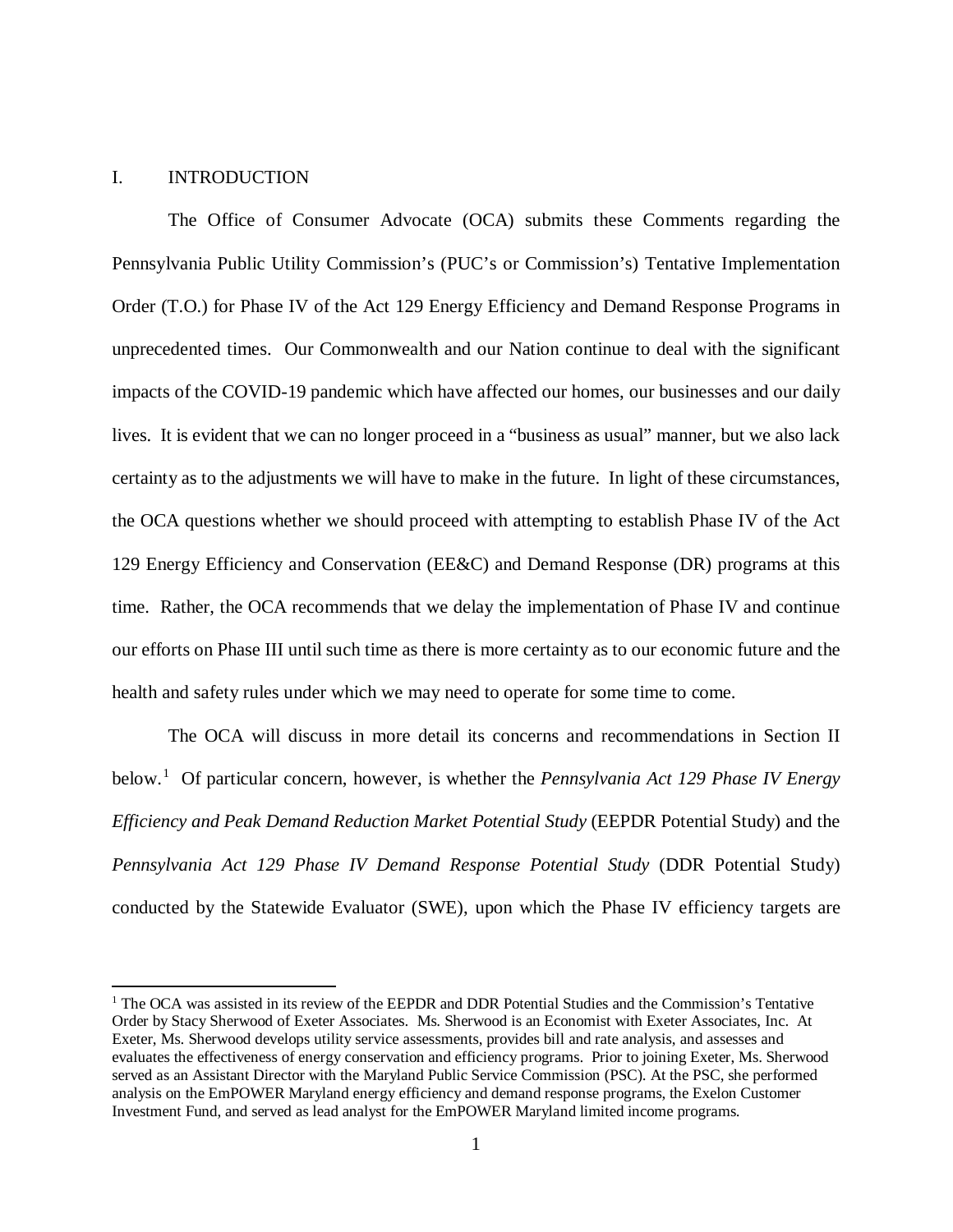based, remain valid in these changed economic times. The assumptions underlying many aspects of the EEPDR Potential Study were based on 2018 data and are no longer relevant or valid under today's circumstances. This could greatly alter any conclusion about the appropriate consumption reduction targets and the available budget for demand response programs. Similar questions exist as to the Dispatchable Demand Response Potential Study (DDR Potential Study).

In addition, the basic approach to program design for both the remainder of Phase III and Phase IV may need to change dramatically to meet new health and safety requirements. Even the types of programs may need to change as we gain a better understanding of our uses of homes, businesses, and industries. The short time frame between now and establishing the targets and designing programs, as well as the prospect of having to significantly modify targets and programs in the future, suggests that we not waste our scarce resources on this endeavor, but refocus our efforts on how best to continue with Phase III until these issues can be addressed, and the EEPDR and DDR Potential Studies can be revisited in light of the changed economic circumstances.

While the OCA is recommending that we pause our work on Phase IV at this time, the OCA will provide comments in Section III as to the Commission's Tentative Implementation Order (T.O.). The OCA will not address every aspect of the Tentative Order but will address the recommendations in the Tentative Order that raise significant concerns or require clarification. The Comments on these provisions should also largely address the issues raised by Chair Brown-Dutrieuille and Commissioner Place. The OCA's Comments on the Tentative Order will be based on the EEPDR and DDR Potential Studies as presented and the circumstances as of the issuance of the Tentative Order. As noted, however, with the significant change in circumstances, these comments may not be applicable to the changed circumstances that we face and should be reviewed with this caveat in mind.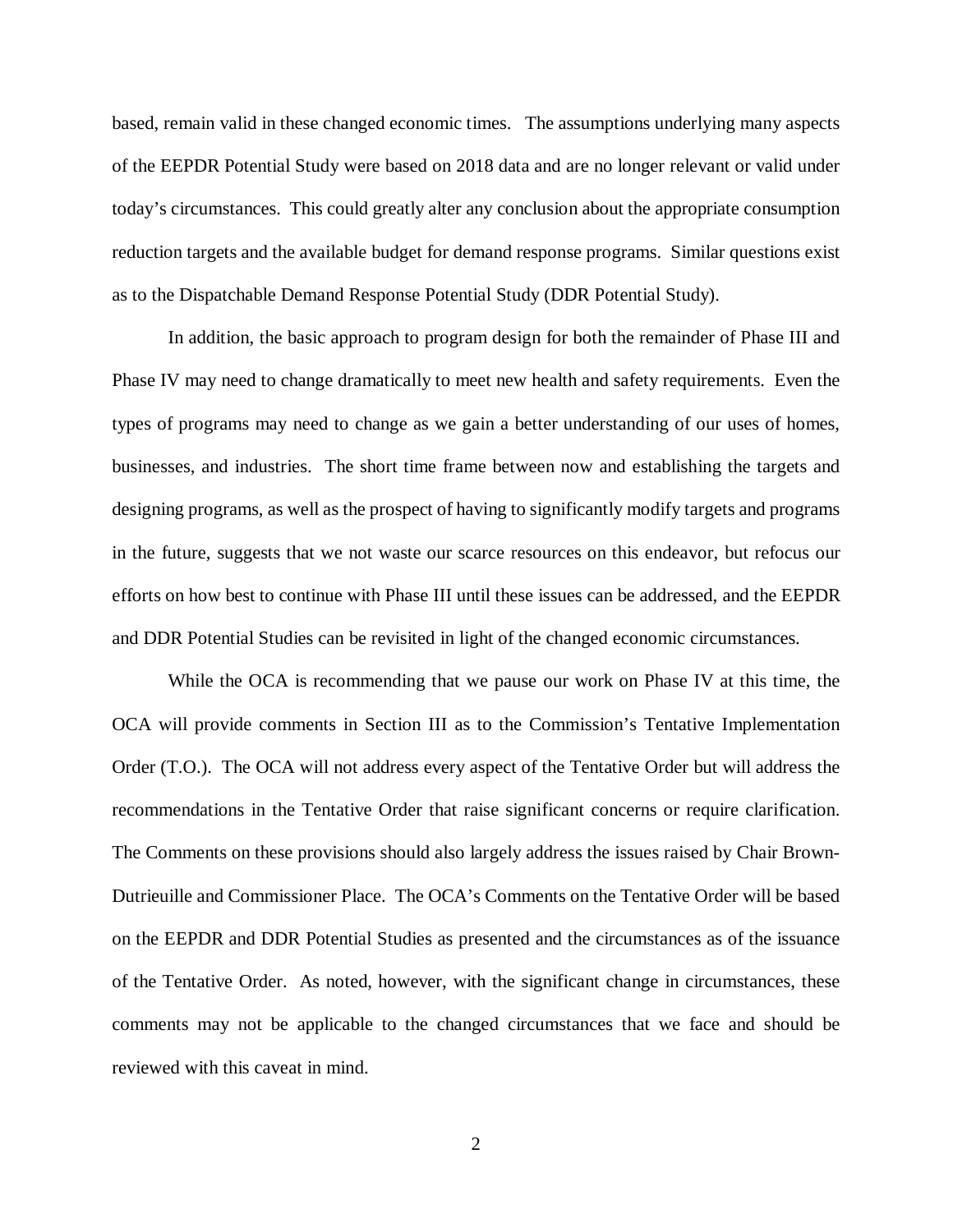# <span id="page-6-0"></span>II. COVID-19 ISSUES

Since the Commission issued the *Act 129 Phase IV Energy Efficiency and Peak Demand Reduction Market Potential Studies* on March 2, 2020, and its Tentative Implementation Order on March 12, 2020, both Pennsylvania and our Nation have undergone significant change as a result of the COVID-19 pandemic. Pennsylvania is now under a statewide stay at home order, our nonessential businesses have been closed, our schools have been closed for the remainder of the academic year, and many employees now work from home rather than in their office spaces. The immediate impacts of these changes on our economic circumstances is not fully known, but we already know that as many as 1.3 million unemployment claims have been filed in Pennsylvania, even before the unemployment program for self-employed workers and independent contractors has opened. We also know that with the temporary closure of many businesses and industries, production and output has been reduced for the commercial and industrial sector, but has increased for the residential sector as people stay at home. All of these changes have a significant impact on electricity usage, both energy usage and peak demand. The OCA anticipates that the repercussions of the pandemic will not be fully known for some time to come. One thing is clear, though, the pandemic will impact operations in our energy sector and our Commonwealth for some time to come.

The OCA respectfully submits that given the significant changes occasioned by the COVID-19 pandemic, moving forward with setting targets for an Act 129 Phase IV EE&C/DR Program and attempting to design programs under the changed economic, health and safety circumstances would not be a prudent and reasonable use of resources at this time. It is very likely that any decisions or program designs made in the short term based on data and programs that preceded the COVID-19 pandemic will need to be revisited and modified significantly as we move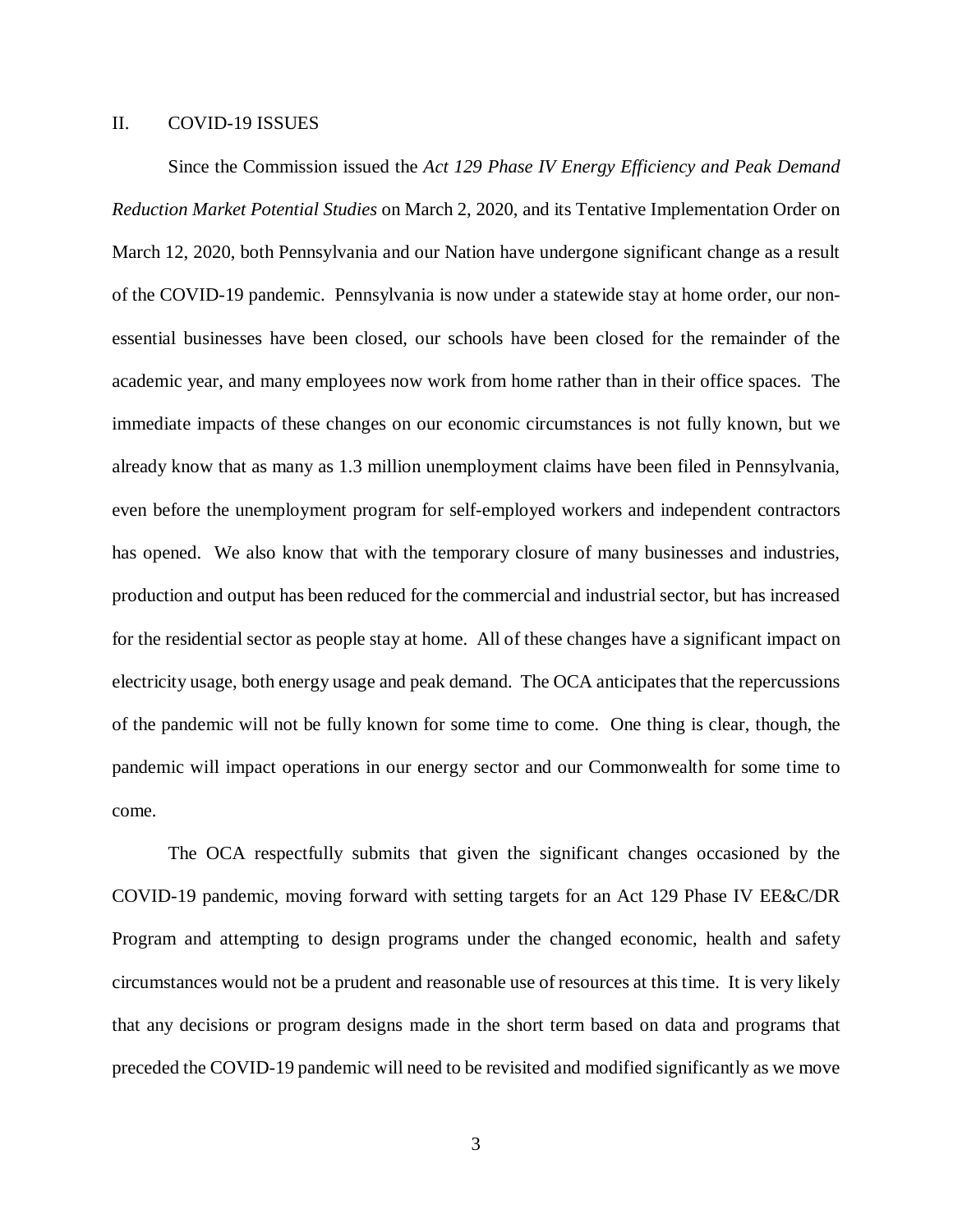forward. There are three significant areas that concern the OCA at this time. The first is the validity, and even relevance, of the assumptions underlying the EEPDR Potential Study and the DDR Potential Study. The second concern is the economic impact of the COVID-19 pandemic which may change the income available to homes and businesses to participate in energy efficiency or demand response programs. The third concern is the new health and safety requirements that may impact program design and cost, particularly as it concerns the deployment of programs that are on-site at a residence or business.

It is the OCA's understanding that the EEPDR Potential Study used 2018 as a baseline and avoided cost data from a time period prior to the significant impacts of the COVID-19 stay at home orders. As a result, the data underlying the EEPDR Potential Study simply does not reflect the likely economic impacts of the COVID-19 pandemic. On March 27, 2020, the head of the International Monetary Fund noted that the global economy has entered a recession. While it is not known at this time whether the economy will rebound when COVID-19 is contained, we do know that recessions generally decrease or flatten energy usage and demand.<sup>[2](#page-7-0)</sup> This will impact the load projections in the EEPDR Potential Study, a key assumption driving the consumption reduction targets.

Additionally, the economic uncertainty and the impacts of the loss of income, even in the short term, by many customers may make customers hesitant to invest in energy efficiency. This may limit the amount of energy efficiency that can be achieved, at least in the short term, and it may impact program design. For example, incentive levels may need to be set at more robust levels to address customer reluctance to participate in energy efficiency programs or purchase

 $\overline{a}$ 

<span id="page-7-0"></span><sup>&</sup>lt;sup>2</sup> While this is true historically, we are currently seeing higher usage for residential customers due to stay at home orders. It is uncertain how much of this impact will continue for residential customers when stay at home orders are lifted.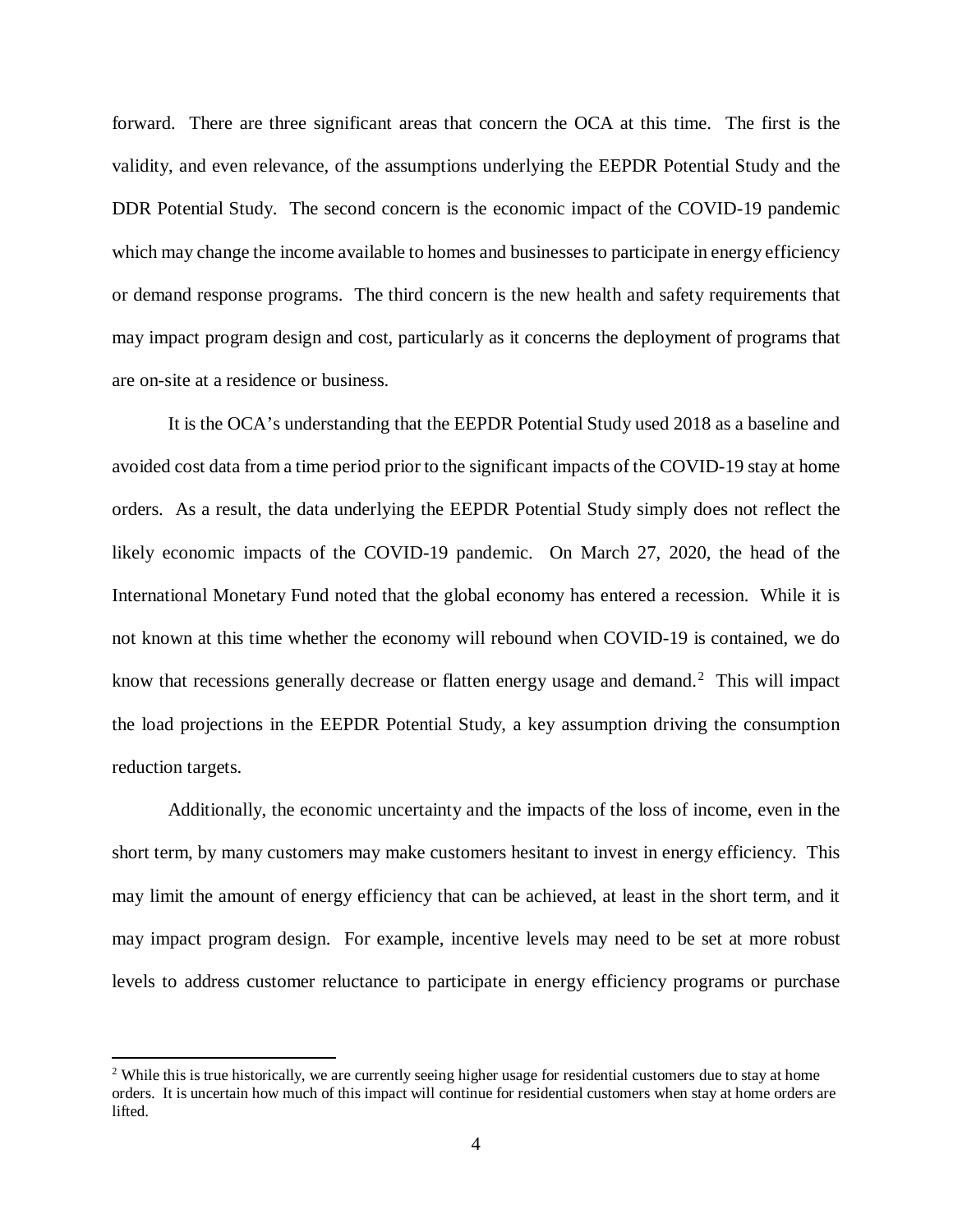more energy efficient equipment at a higher up front cost. This change, however, could impact the determination of achievable potential and subsequently, the Act 129 consumption reduction targets. Other changes may be seen in the availability of equipment for purchase and even changes in usage profiles that might impact cost-effectiveness of individual measures.

Finally, it is evident that new health and safety measures, such as the requirement for personal protective equipment, social distancing, and limiting on-site work, will be in force for the foreseeable future. Many EDCs have already suspended non-emergency on-site work under their LIURP programs as well as on-site work on the Act 129 programs. Some utilities in other states have moved to the use of such tools as virtual audits rather than on-site audits.<sup>[3](#page-8-0)</sup> Program design and delivery will need to change, potentially impacting the range of programs that can be offered to achieve the targets and the cost-effectiveness of the different measures. The extent of these changes and the length of time new health and safety measures need to be in place are unknown at this time. In addition, it is not known whether customers will even be willing to accept energy efficiency services on their premises even with health and safety precautions.

Given these unusual circumstances, the OCA recommends that consideration of Phase IV EE&C Plan development be paused. The Commission should first direct the SWE to either update the EEPDR Potential Study to reflect the changed circumstances occasioned by the COVID-19 pandemic response or undertake a sensitivity analysis of the EEPDR Potential Study to capture the impacts of the COVID-19 pandemic response. A similar approach should be done for the DDR Potential Study. The updated Potential Studies can then provide a sounder basis for determining

<span id="page-8-0"></span><sup>-&</sup>lt;br>3 <sup>3</sup> See, e.g., [https://www.publicpower.org/periodical/article/mass-public-power-utilities-offer-virtual](https://www.publicpower.org/periodical/article/mass-public-power-utilities-offer-virtual-energy-efficiency-audits-response)[energy-efficiency-audits-response](https://www.publicpower.org/periodical/article/mass-public-power-utilities-offer-virtual-energy-efficiency-audits-response) an[d https://www.utilitydive.com/news/efficiency-sector-gets](https://www.utilitydive.com/news/efficiency-sector-gets-creative-to-stem-covid-19-job-losses-maintain-energ/575931/)[creative-to-stem-covid-19-job-losses-maintain-energ/575931/](https://www.utilitydive.com/news/efficiency-sector-gets-creative-to-stem-covid-19-job-losses-maintain-energ/575931/)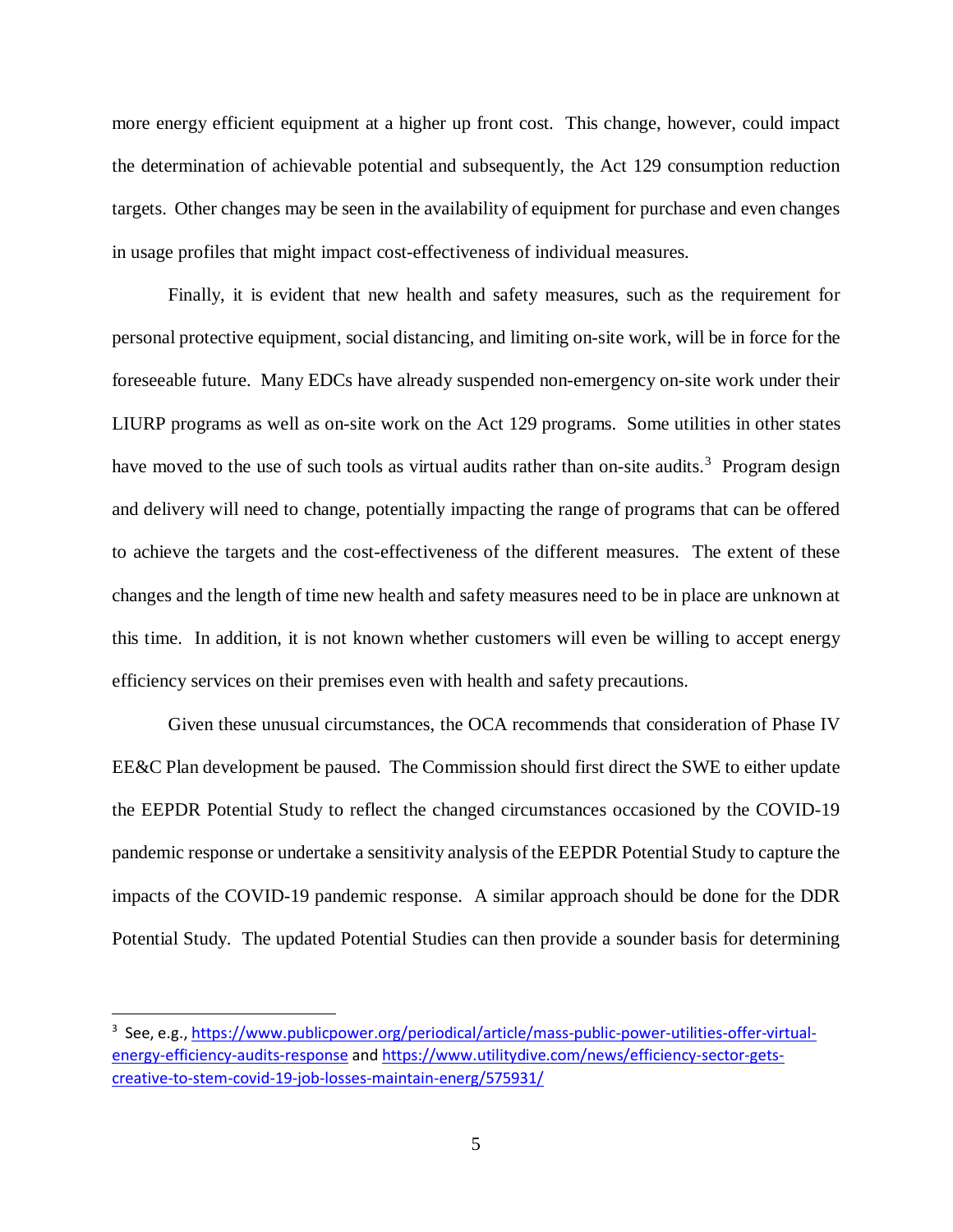consumption reduction and demand response targets for Phase IV and can better inform program design. In the interim, the OCA recommends that the Commission require the EDCs to continue with Phase III, seeking to achieve the Phase III targets through next year, and continuing to target achievement of savings at the same general pace as was done in Phase III (approximately 15% of the Phase III target level for each year) until a Phase IV can commence. The EDCs should also convene their contractors and stakeholder groups to discuss any necessary changes to program design and program delivery of the existing Phase III programs to meet new health and safety requirements, the changed economic circumstances, and the potential to continue to achieve savings at approximately the same pace as in Phase III.

To be clear, the OCA believes that energy efficiency programs will be critical for residential customers as they contend with new and differing uses of their homes, increased energy usage and increased expenses as they remain at home, and possible reduced income from job loss or reduced hours. In the OCA's view, we should continue to deliver those energy efficiency and demand response programs in Phase III that can be safely delivered and maintain the ability to move forward quickly with additional work when it is safe to do so. We should also examine what incentives and steps may be necessary to re-engage customers in energy efficiency programs as well as look for new, innovative program delivery mechanisms. For the time being, however, this should be the focus of our efforts before deciding on the appropriate targets and structure for Phase IV.

## <span id="page-9-0"></span>III. IMPLEMENTATION ORDER ISSUES

## <span id="page-9-1"></span>A. Proposed Reductions In Electric Consumption

The Commission's March T.O. proposed a statewide consumption reduction goal of 4,512,829 MWh and a statewide peak demand reduction target of 880 MW for Phase IV of the Act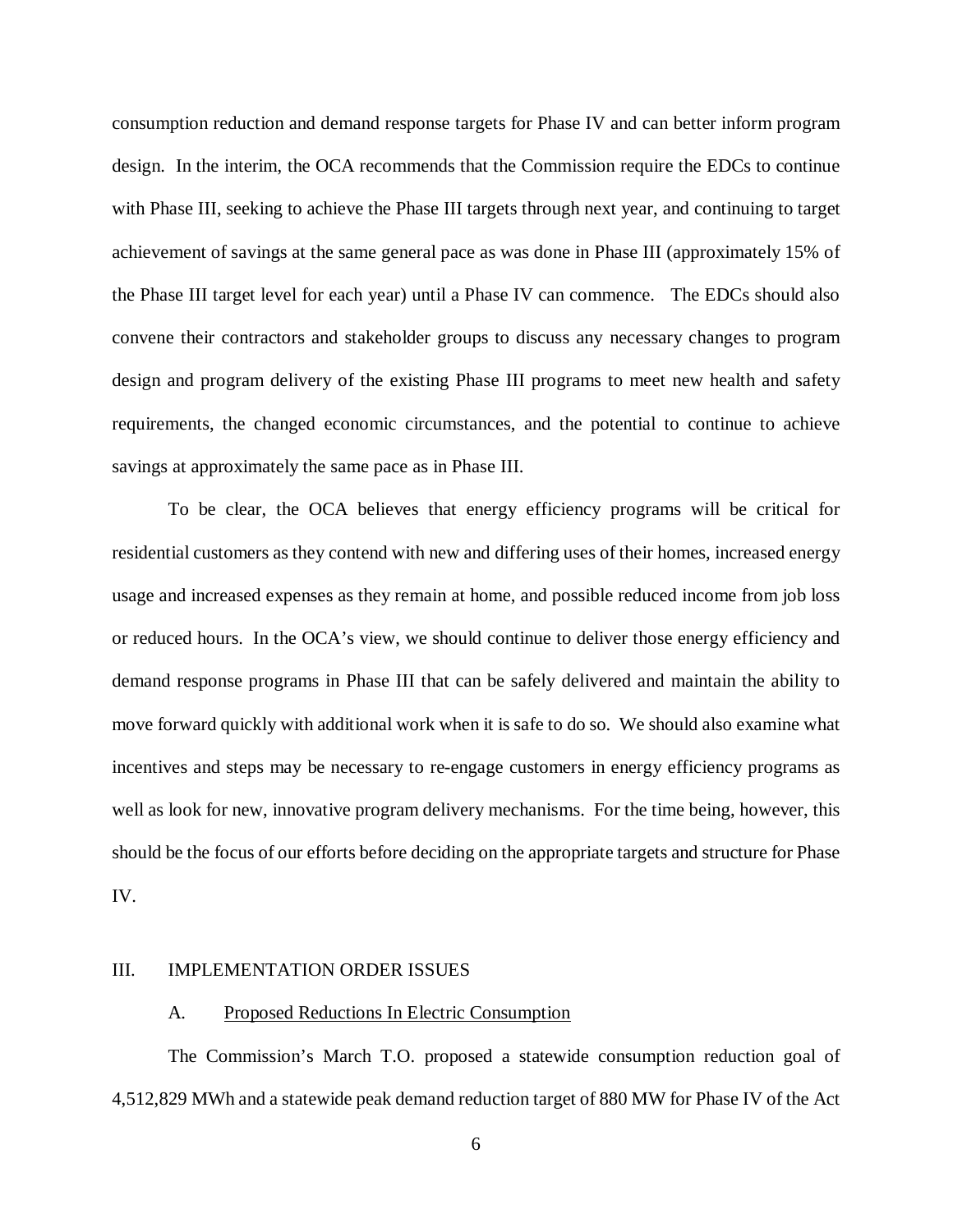129 EE&C programs. The targets are based on the results of the SWE's EEPDR and DDR Potential Studies, which outlined statewide and EDC-level potential reductions based on the budget constraints, customer carve-outs, the 2021 Technical Reference Manual (TRM), and other requirements of Act 129.<sup>[4](#page-10-0)</sup> The majority of the reductions, 58% of consumption and 59% of demand, are allocated between PPL and PECO. The consumption reduction goal is equivalent to 3.1% of the 2009-2010 reference load, and the demand reduction goal is equivalent to 3.3% of the 2007-2008 reference load. T.O. at 13, 35-36. Table 1 provides a summary of the Commission's proposal.

| Table 1. PUC Proposed Consumption and Peak Demand Reduction Targets |                                                           |                                                                                       |                                                                    |                                                                                              |  |  |
|---------------------------------------------------------------------|-----------------------------------------------------------|---------------------------------------------------------------------------------------|--------------------------------------------------------------------|----------------------------------------------------------------------------------------------|--|--|
|                                                                     | Consumption<br><b>Reduction</b><br><b>Target</b><br>(MWh) | Percentage of<br><b>Statewide</b><br>Consumption<br><b>Reduction</b><br><b>Target</b> | <b>Peak</b><br>Demand<br><b>Reduction</b><br><b>Target</b><br>(MW) | Percentage of<br><b>Statewide</b><br><b>Peak Demand</b><br><b>Reduction</b><br><b>Target</b> |  |  |
| <b>DPL</b>                                                          | 347,084                                                   | 8%                                                                                    | 67                                                                 | 8%                                                                                           |  |  |
| Met-Ed                                                              | 463,215                                                   | 10%                                                                                   | 85                                                                 | 10%                                                                                          |  |  |
| Penelec                                                             | 437,676                                                   | 10%                                                                                   | 91                                                                 | 10%                                                                                          |  |  |
| Penn Power                                                          | 128,909                                                   | 3%                                                                                    | 22                                                                 | 2%                                                                                           |  |  |
| West Penn                                                           | 504,951                                                   | 11%                                                                                   | 95                                                                 | 11%                                                                                          |  |  |
| <b>PPL</b>                                                          | 1,250,157                                                 | 28%                                                                                   | 244                                                                | 28%                                                                                          |  |  |
| <b>PECO</b>                                                         | 1,380,837                                                 | 30%                                                                                   | 276                                                                | 31%                                                                                          |  |  |
| <b>TOTAL:</b>                                                       | 4,512,829                                                 | 100%                                                                                  | 880                                                                | 100%                                                                                         |  |  |

It is important to note that the Commission did not propose a DR target or allocate a budget for DR programs. The peak demand reduction target is derived from the expected reduction in coincident peak demand estimated from energy efficiency efforts. T.O. at 35-36. The Commission

<span id="page-10-0"></span><sup>4</sup> The EDCs include Duquesne Light Company (DLC), Metropolitan Edison Company (Met-Ed), Pennsylvania Electric Company (Penelec), Pennsylvania Power Company (Penn Power), West Penn Power Company (West Penn), PPL Electric Utilities Corporation (PPL), and PECO Energy Company (PECO).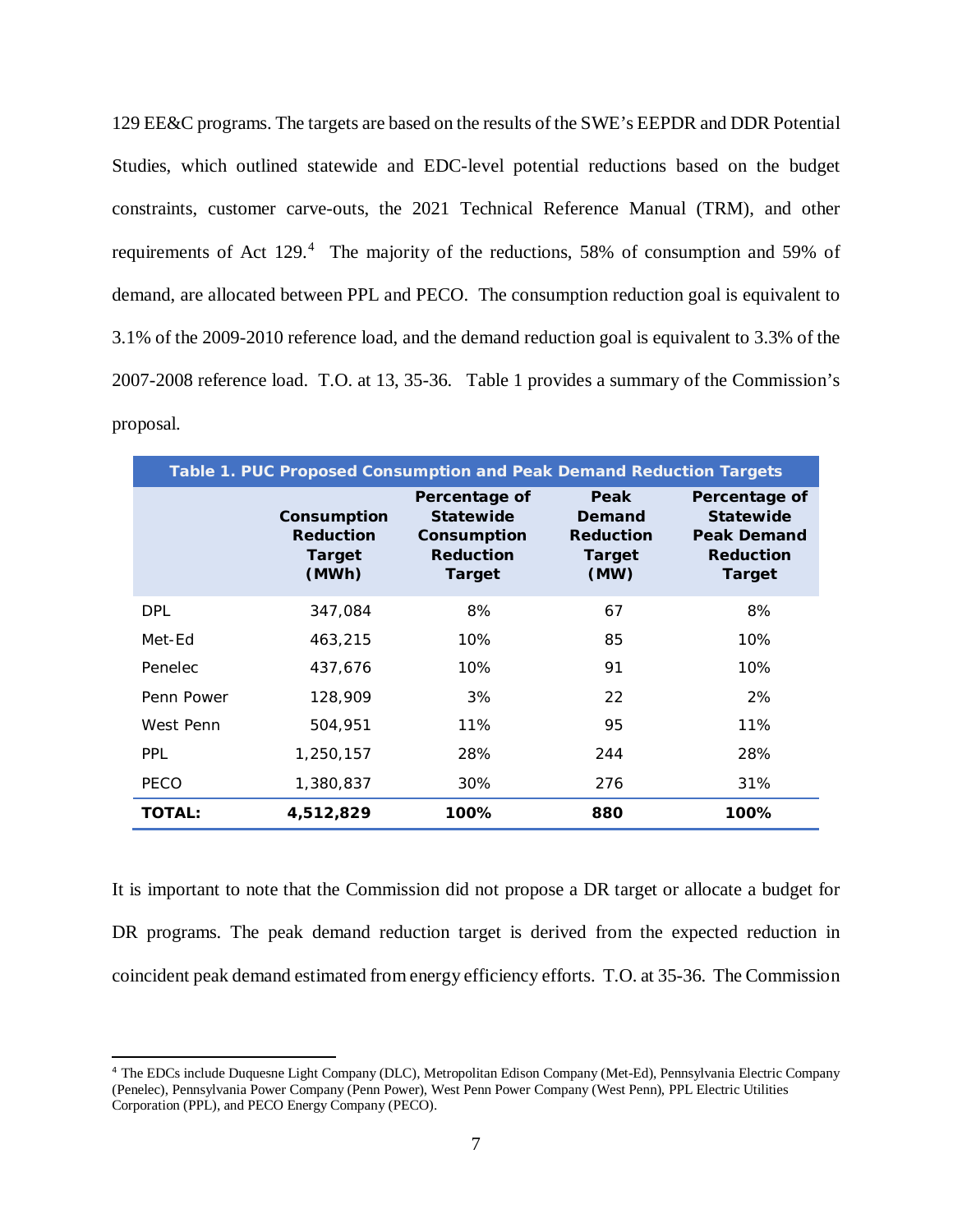found that the inclusion of DR programs would lower the achievable consumption reductions and stated that it prefers longer-lasting peak demand reduction, such as from energy efficiency measures, which have an average measure life of 10.7 years over DR programs, which only offer annual incremental reductions. T.O. at 34.

Act 129 limits the annual statewide spending to 2% of 2006 revenues, which equates to \$244.5 million per year or \$1,222.9 million over the five years that constitute Phase IV. Phase IV is forecasted to result in a statewide acquisition cost of \$271/MWh, with the individual EDC acquisition costs ranging from \$233/MWh to \$310/MWh. A breakdown of the individual EDC budgets and the corresponding acquisition cost is provided in Table 2.

| Table 2. PUC Proposed Phase IV Total Budget<br>and Acquisition Cost |                                                     |                                         |  |  |
|---------------------------------------------------------------------|-----------------------------------------------------|-----------------------------------------|--|--|
|                                                                     | <b>Budget</b><br><b>Allocation</b><br>(millions \$) | <b>Acquisition</b><br>Cost<br>$(*/MWh)$ |  |  |
| <b>DPL</b>                                                          | 97.7                                                | 281.57                                  |  |  |
| Met-Fd                                                              | 124.3                                               | 268.42                                  |  |  |
| Penelec                                                             | 114.9                                               | 262.46                                  |  |  |
| Penn Power                                                          | 33.3                                                | 258.31                                  |  |  |
| West Penn                                                           | 117.8                                               | 233.32                                  |  |  |
| PPI                                                                 | 307.5                                               | 245.97                                  |  |  |
| PECO                                                                | 427.4                                               | 309.51                                  |  |  |
| <b>TOTAL:</b>                                                       | 1,222.9                                             | 271.00                                  |  |  |

The OCA would point out that although the T.O. proposes higher budgets than the approved Phase III budgets, there is a significant difference in what ratepayers will be receiving at those spending levels. Phase IV's statewide consumption reduction target is lower than the statewide consumption reduction target in Phase III by 21%, or approximately 1,198,000 MWh, as shown in Table 3. The most significant decrease in consumption reduction is recognized by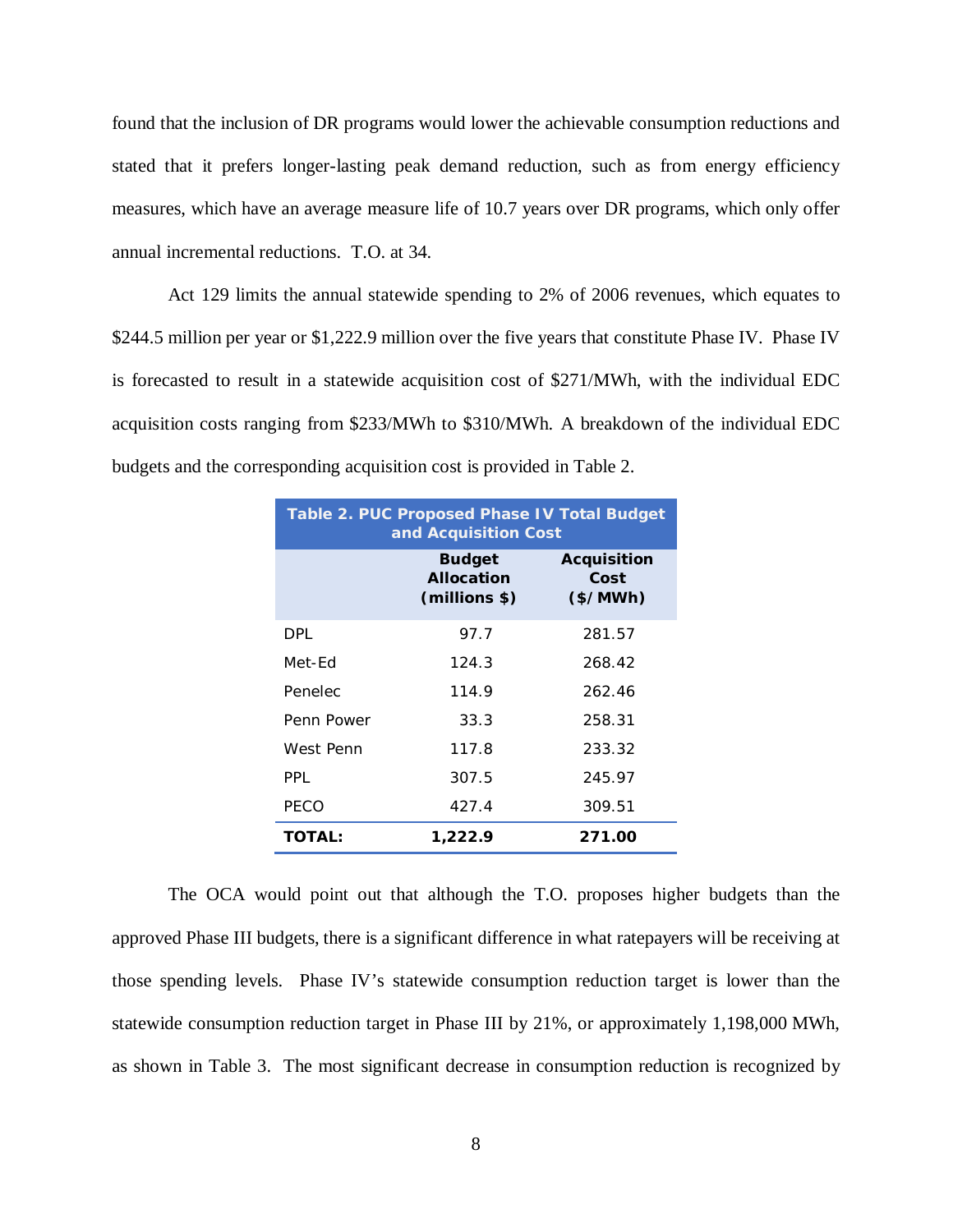PECO, with a Phase IV target that is 70%, or 582,000 MWh, less than the prior phase. This reduction is equivalent to 1.[5](#page-12-0) years of PECO's forecasted plan savings in Phase III.<sup>5</sup>

| Table 3. Comparison of Approve Phase III and Proposed Phase IV's Consumption Reduction<br><b>Target and Budgets</b> |                                                           |                                                     |                                                           |                                                     |                                                  |                                    |  |
|---------------------------------------------------------------------------------------------------------------------|-----------------------------------------------------------|-----------------------------------------------------|-----------------------------------------------------------|-----------------------------------------------------|--------------------------------------------------|------------------------------------|--|
|                                                                                                                     | <b>Approved Phase III</b>                                 |                                                     | <b>Proposed Phase IV</b>                                  |                                                     | <b>Variance</b>                                  |                                    |  |
|                                                                                                                     | Consumption<br><b>Reduction</b><br><b>Target</b><br>(MWh) | <b>Budget</b><br><b>Allocation</b><br>(millions \$) | Consumption<br><b>Reduction</b><br><b>Target</b><br>(MWh) | <b>Budget</b><br><b>Allocation</b><br>(millions \$) | Consumption<br><b>Reduction</b><br><b>Target</b> | <b>Budget</b><br><b>Allocation</b> |  |
| <b>DPL</b>                                                                                                          | 440,916                                                   | 88.0                                                | 347,084                                                   | 97.7                                                | 79%                                              | 111%                               |  |
| Met-Ed                                                                                                              | 599,352                                                   | 114.4                                               | 463,215                                                   | 124.3                                               | 77%                                              | 109%                               |  |
| Penelec                                                                                                             | 566,168                                                   | 114.9                                               | 437,676                                                   | 114.9                                               | 77%                                              | 100%                               |  |
| Penn Power                                                                                                          | 157,371                                                   | 30.0                                                | 128,909                                                   | 33.3                                                | 82%                                              | 111%                               |  |
| West Penn                                                                                                           | 540,986                                                   | 106.0                                               | 504,951                                                   | 117.8                                               | 93%                                              | 111%                               |  |
| <b>PPL</b>                                                                                                          | 1,443,035                                                 | 292.1                                               | 1,250,157                                                 | 307.5                                               | 87%                                              | 105%                               |  |
| PECO                                                                                                                | 1,962,659                                                 | 384.3                                               | 1,380,837                                                 | 427.4                                               | 70%                                              | 111%                               |  |
| <b>TOTAL:</b>                                                                                                       | 5,710,487                                                 | 1,129.7                                             | 4,512,829                                                 | 1,222.9                                             | 79%                                              | 108%                               |  |

As programs mature and the utilities offer more comprehensive portfolios, the OCA anticipates that acquisition costs will increase, which in turn will decrease the level of savings that can be achieved based upon the budget limitations of Act 129. The OCA is concerned, however, that the increase in acquisition costs is largely unexplained and inconsistent with Phase III actual spending.

Table 4 below, compares the EDC acquisition costs of the approved Phase III and proposed Phase IV. Statewide, acquisition costs are forecasted to increase by 37%, or \$73.20/MWh. On the EDC level, Phase IV acquisition costs are forecasted to increase by a range of 19% to 58% over Phase III acquisition costs.

<span id="page-12-0"></span><sup>5</sup> This is based on the assumption that a utility would forecast to achieve 15% of the total target for a Phase.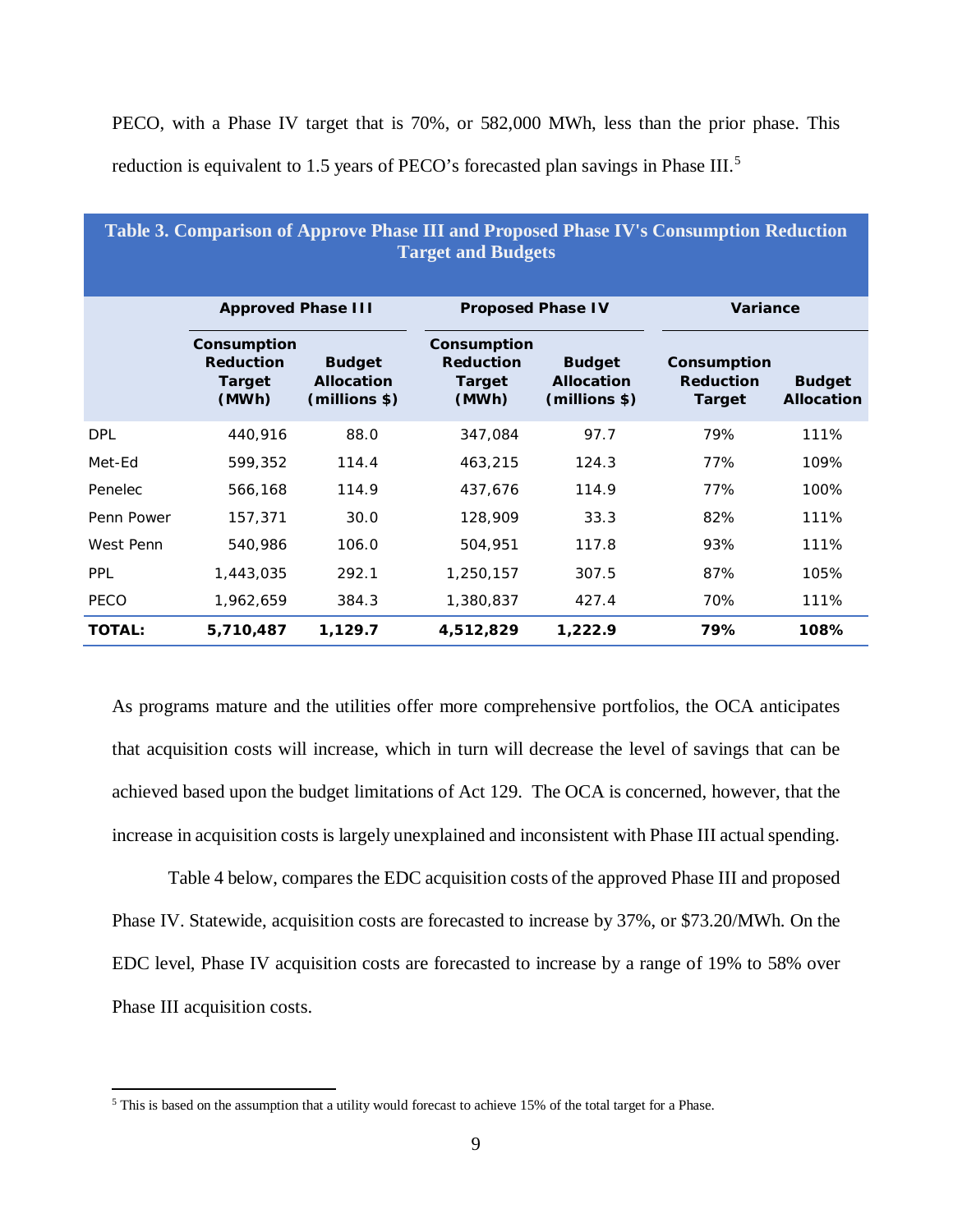| Table 4. Act 129 Approved Phase III and Proposed<br><b>Phase IV Acquisition Costs</b> |                                          |                                         |          |  |  |  |
|---------------------------------------------------------------------------------------|------------------------------------------|-----------------------------------------|----------|--|--|--|
|                                                                                       | <b>Approved</b><br>Phase III<br>(\$/MWh) | Proposed<br><b>Phase IV</b><br>(\$/MWh) | Variance |  |  |  |
| <b>DPL</b>                                                                            | \$200                                    | \$282                                   | 141%     |  |  |  |
| Met-Fd                                                                                | 191                                      | 268                                     | 141%     |  |  |  |
| Penelec                                                                               | 203                                      | 263                                     | 129%     |  |  |  |
| Penn Power                                                                            | 190                                      | 258                                     | 136%     |  |  |  |
| West Penn                                                                             | 196                                      | 233                                     | 119%     |  |  |  |
| PPI                                                                                   | 202                                      | 246                                     | 122%     |  |  |  |
| PECO                                                                                  | 196                                      | 310                                     | 158%     |  |  |  |
| <b>TOTAL:</b>                                                                         | \$198                                    | \$271                                   | 137%     |  |  |  |

The comparison between approved Phase III acquisition costs and proposed Phase IV acquisition costs shows a significant variance. The differential is even more pronounced when comparing Program Year 10 (PY 10) actual acquisition costs with the proposed Phase IV acquisition costs. Table 5 presents the EDCs' most recent actual acquisition costs versus those proposed by the EEPDR Potential Study.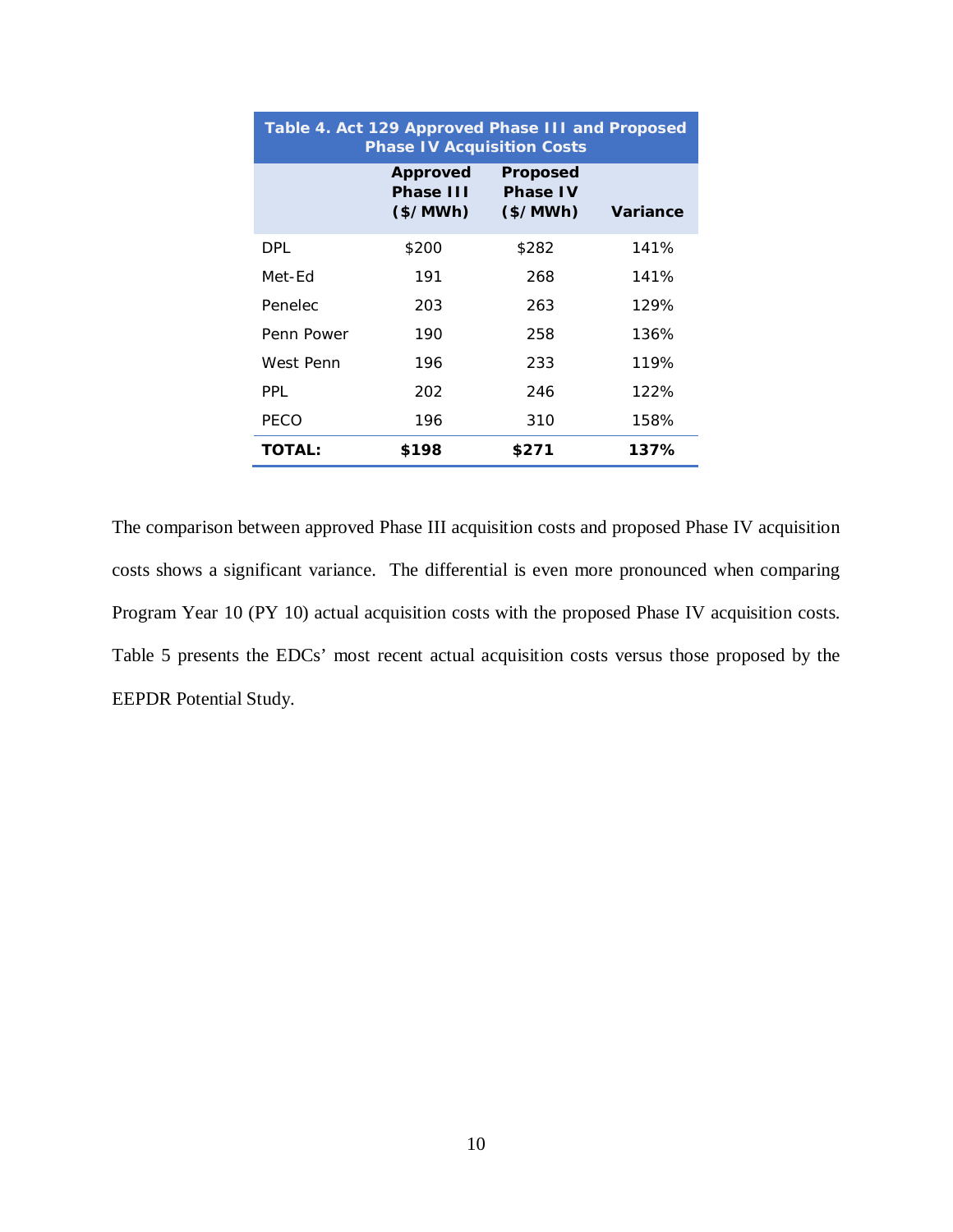| Table 5. Comparison of Actual PY10 and<br><b>Proposed Phase IV Acquisition Costs</b> |                                    |                                         |          |  |  |  |
|--------------------------------------------------------------------------------------|------------------------------------|-----------------------------------------|----------|--|--|--|
|                                                                                      | Actual<br><b>PY10</b><br>$(*/MWh)$ | Proposed<br><b>Phase IV</b><br>(\$/MWh) | Variance |  |  |  |
| DPL.                                                                                 | \$178.5                            | \$281.6                                 | 158%     |  |  |  |
| Met-Fd                                                                               | 117.9                              | 268.4                                   | 228%     |  |  |  |
| Penelec                                                                              | 104.7                              | 262.5                                   | 251%     |  |  |  |
| Penn Power                                                                           | 118.6                              | 258.3                                   | 218%     |  |  |  |
| West Penn                                                                            | 139.4                              | 233.3                                   | 167%     |  |  |  |
| PPI                                                                                  | 150.4                              | 246.0                                   | 164%     |  |  |  |
| PECO                                                                                 | 150.0                              | 309.5                                   | 206%     |  |  |  |
| <b>TOTAL:</b>                                                                        | \$140.0                            | \$271.0                                 | 194%     |  |  |  |

The OCA is concerned that such a significant increase in acquisition costs will lead to reduced energy consumption targets and perhaps the elimination of cost-effective demand response that may otherwise have been able to continue or move forward. The EEPDR Potential Study indicated that the biggest driver for the increase in acquisition costs was the projected decrease in residential lighting savings. EEPDR Potential Study at 8. The OCA's expert performed an analysis of the impact of the residential lighting programs on the acquisition costs. Using PECO as an example, in Phase III PY 10, which covers the period June 2018 – May 2019, PECO had an acquisition cost of \$150.01/MWh. To determine the impact of residential lighting on acquisition costs, the savings from residential lighting in PY10 were removed, which accounted for approximately 30% of the total actual savings, and  $10\%$  of the costs.<sup>[6](#page-14-0)</sup> Without the residential lighting savings, PECO's acquisition costs increased by \$57/MWh, to \$207/MWh. Compared to

<span id="page-14-0"></span><sup>6</sup> In PY10, PECO recognized 69,771 MWh of verified gross savings from standard light-emitting diodes (LEDs) and 60,097 MWh of verified gross savings from specialty LEDs in the residential program. While this accounted for 54% of the total verified gross savings recognized from the residential program, the low-cost nature of lighting rebates significantly reduces the costs. To be conservative, the assumption was made that only 10% of the residential costs are associated with lighting. The residential program recognized \$25,943,000 in expenditures; therefore, 10% of the costs would be \$2,594,300.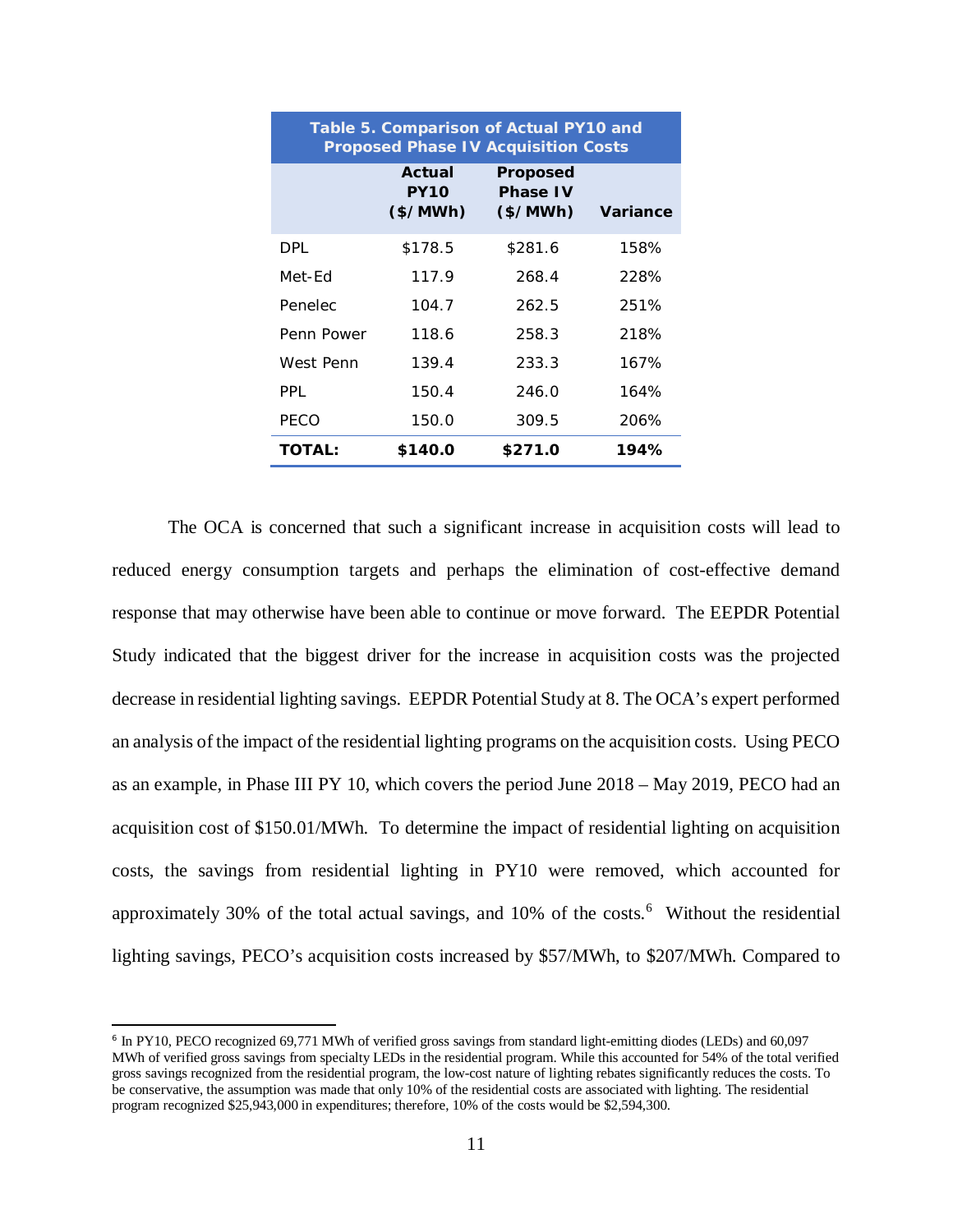EEPDR Potential Study's acquisition costs for PECO, a lack of residential lighting would only account for 36% of the increase from PY10 acquisition costs, leaving 64% of the increased costs unexplained.

A similar analysis was conducted for the other EDCs based on average acquisition costs for Phase III through PY 10. Depending upon the utility, with residential lighting removed, the OCA's analysis found that the average annual acquisition costs increased anywhere from 2% to 33%. All of the average acquisition costs without residential lighting, however, remained below the proposed Phase IV acquisition costs.

The OCA submits that further analysis of the EEPDR Potential Study is necessary to determine the validity of the Phase IV acquisition costs which are projected to nearly double statewide for the next five years.<sup>[7](#page-15-0)</sup> Historical performance indicates that the EDCs will be able to obtain the proposed consumption reduction targets using only a portion of their respective budgets. If this does occur, EDCs will be able to utilize the remaining Phase IV budgets to "bank" rollover savings for Phase V, ultimately reducing the level of lifetime benefits generated in Phase V. Additionally, the decrease in potential consumption reduction for Phase IV compared to Phase III as a result of the projected increased costs may also be impacting the Commission's decision to forego a peak demand reduction goal that is inclusive of DR program efforts. If the additional EEPDR Potential Study savings can be generated with fewer dollars in the budget cap, there may be sufficient funding to provide DR programs.

Exclusive of the COVID-19 impacts, the OCA submits that the SWE EEPDR Potential Study, upon which the consumption reduction targets are based, requires further analysis before it can be used as a basis for establishing Phase IV program parameters. The EEPDR Potential Study

<span id="page-15-0"></span> $7$  This analysis is separate and apart from an analysis of the impacts of COVID-19. It is first necessary to ensure the reasonableness of the underlying assumptions and study before considering the COVID-19 impacts.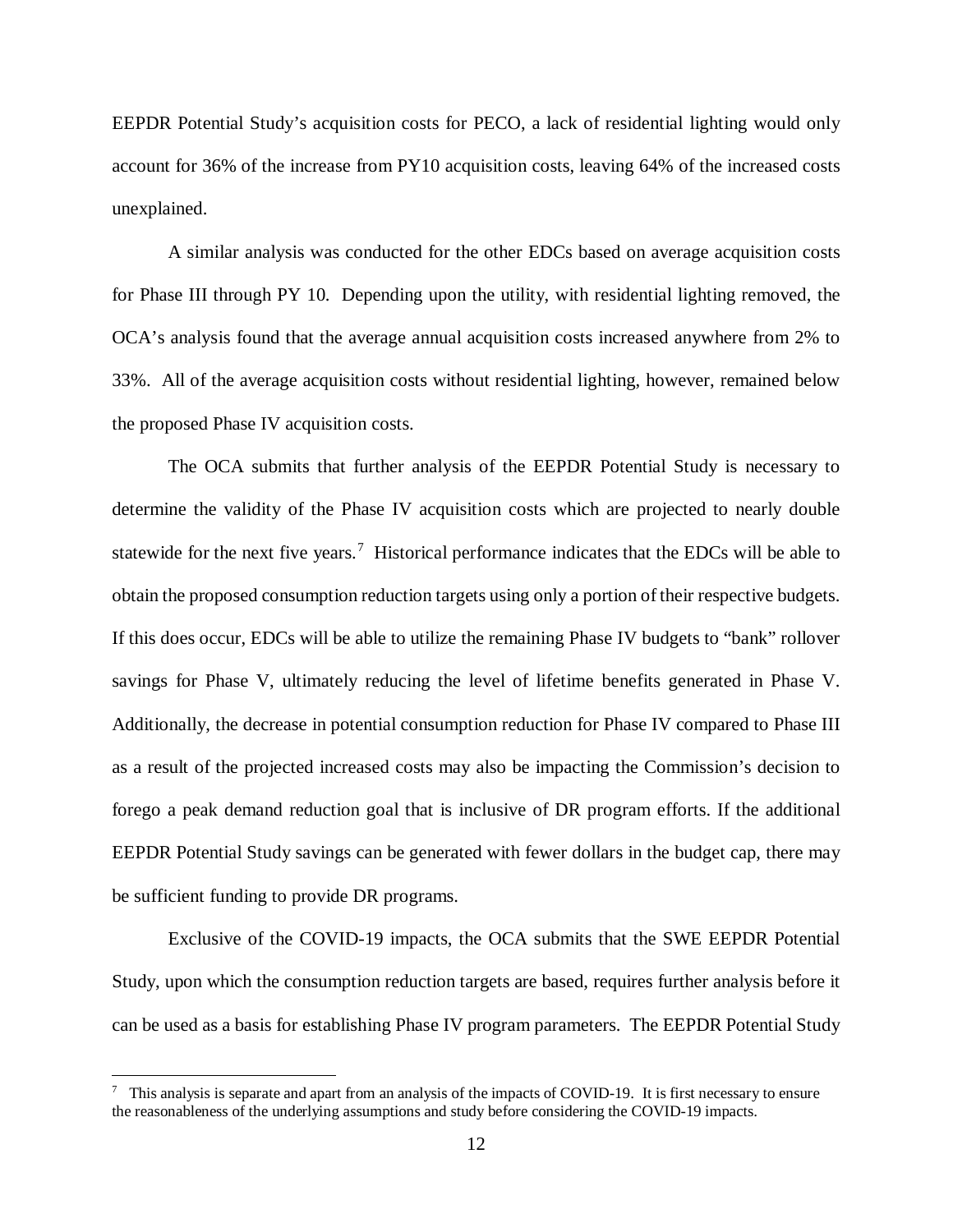analysis does not appear to give sufficient weight to prior program experience and measure offerings that would suggest lower acquisition costs and greater achievable savings. The OCA recommends a more thorough review of the EEPDR Potential Study before setting consumption reduction targets or making final decisions regarding the inclusion of a demand response component to Phase IV. As discussed in Section II., though, the EEPDR Study should be revisited or at a minimum additional sensitivity analyses should be run to address the impacts of COVID-19.

## <span id="page-16-0"></span>B. Prescription Of Low Income Measures And Carve Out

The T.O. proposes to retain the requirement that all EDC EE&C Plans include specific energy efficiency measures for low income households at or below 150% of the Federal Poverty Level. T.O. at 15-18. The OCA supports the continuation of this requirement. The Commission has also set the low income savings target at 5.8% of the total consumption reduction target based on the EEPDR Potential Study. T.O. at 17. The OCA is concerned, however, that this consumption reduction target may be understated. As discussed in Section III.A. above, it appears as if the acquisition costs in the EEPDR Potential Study may be high, thus impacting the level of achievable savings. This would impact the level of savings that can be achieved, including the low income savings. The OCA would also note that the minimum low income savings target was established by PECO's low income potential, which has the highest projected acquisition cost. T.O. at 16. By contrast, the EEPDR Potential Study identified Penn Power as having the highest low income potential of 9.4% of its consumption reduction target, almost double that of PECO. T.O. at 16.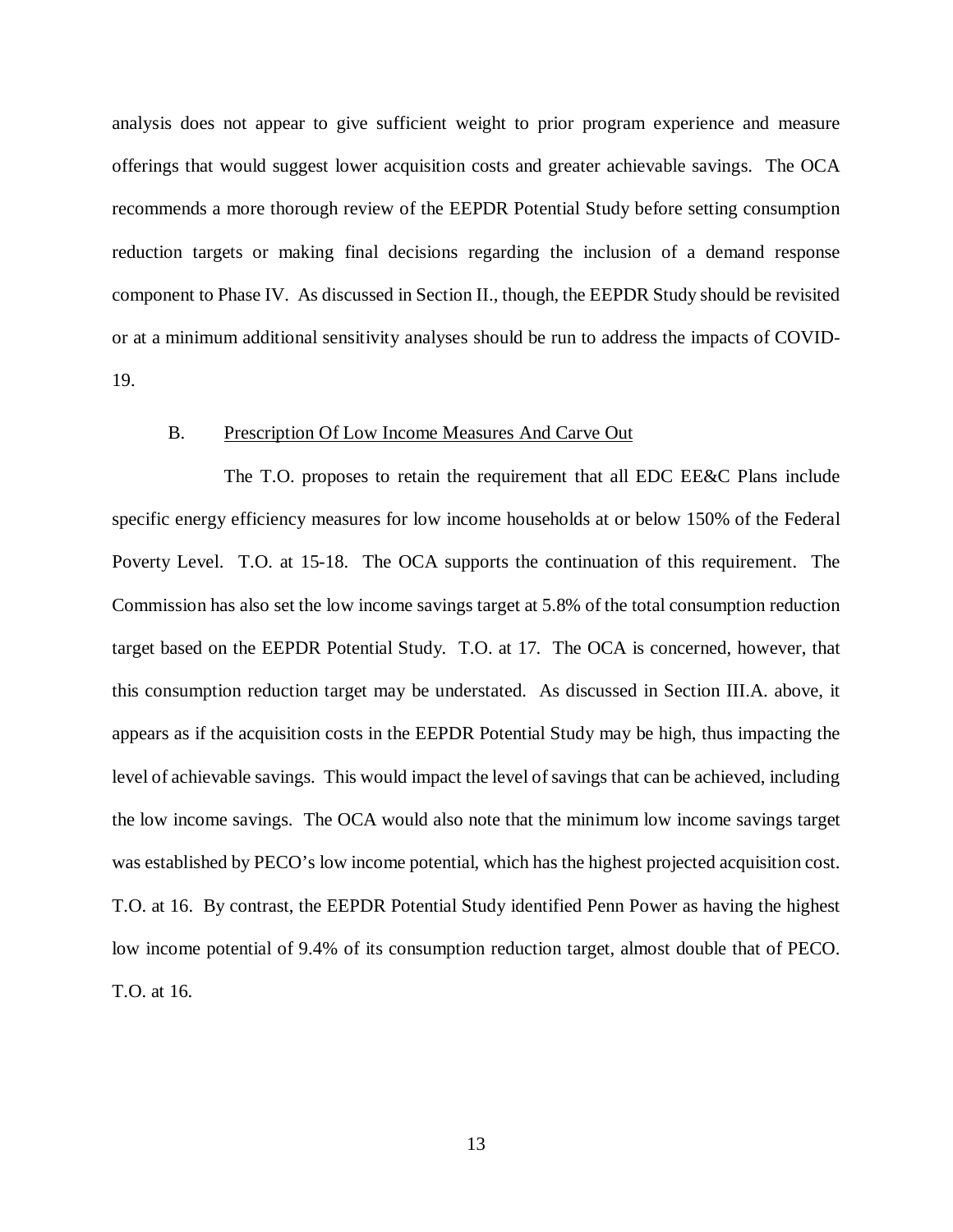The OCA recommends that if the Commission revisits the acquisition costs contained in the EEPDR Potential Study, that the low income potential also be revisited as the low income minimum savings threshold could be increased if acquisition costs decrease.

The Commission also sought comment on harmonizing the management and spending of Act 129 low income funds with LIURP. T.O. at 18. This topic is likely best addressed in the stakeholder process and during program design. The programs, however, should be additive of one another, not substitutes or replacements for one another. The OCA would also note that many of the requirements of eligibility for LIURP, and the prioritization for LIURP, may limit participation in the broader Act 129 programs if those requirements were applied to Act 129 programs.

### <span id="page-17-0"></span>C. Proposed Reductions In Peak Demand

# 1. Demand Response Programs Should Be Allowed To Continue Without The Requirement of Bidding Into The PJM PSA Mechanism.

<span id="page-17-1"></span>In the T.O., the Commission concluded that Phase III's demand response (DR) design proved difficult to quantify and value the capacity impacts of the Phase III Act 129 DR programs. T.O. at 26-31. As a result, the Commission directed the SWE to evaluate a model that would allow DR reductions to be valued at the wholesale level within PJM's Peak Shaving Adjustment (PSA) mechanism, which allows for summer-only products. The DDR Study identifies several issues with aligning Phase IV demand response with the PJM PSA mechanism to generate the greatest revenue streams. The SWE could not develop a single program design with parameters that would maximize the benefits for all EDC's DR programs due to varying load profiles and weather conditions. DDR Potential Study at 24. Furthermore, the timeline to bid into the PJM PSA is not in line with the approval timelines for Act 129. Therefore, EDCs would likely need to depend heavily on incremental auctions in order to participate in the PJM PSA mechanism, which has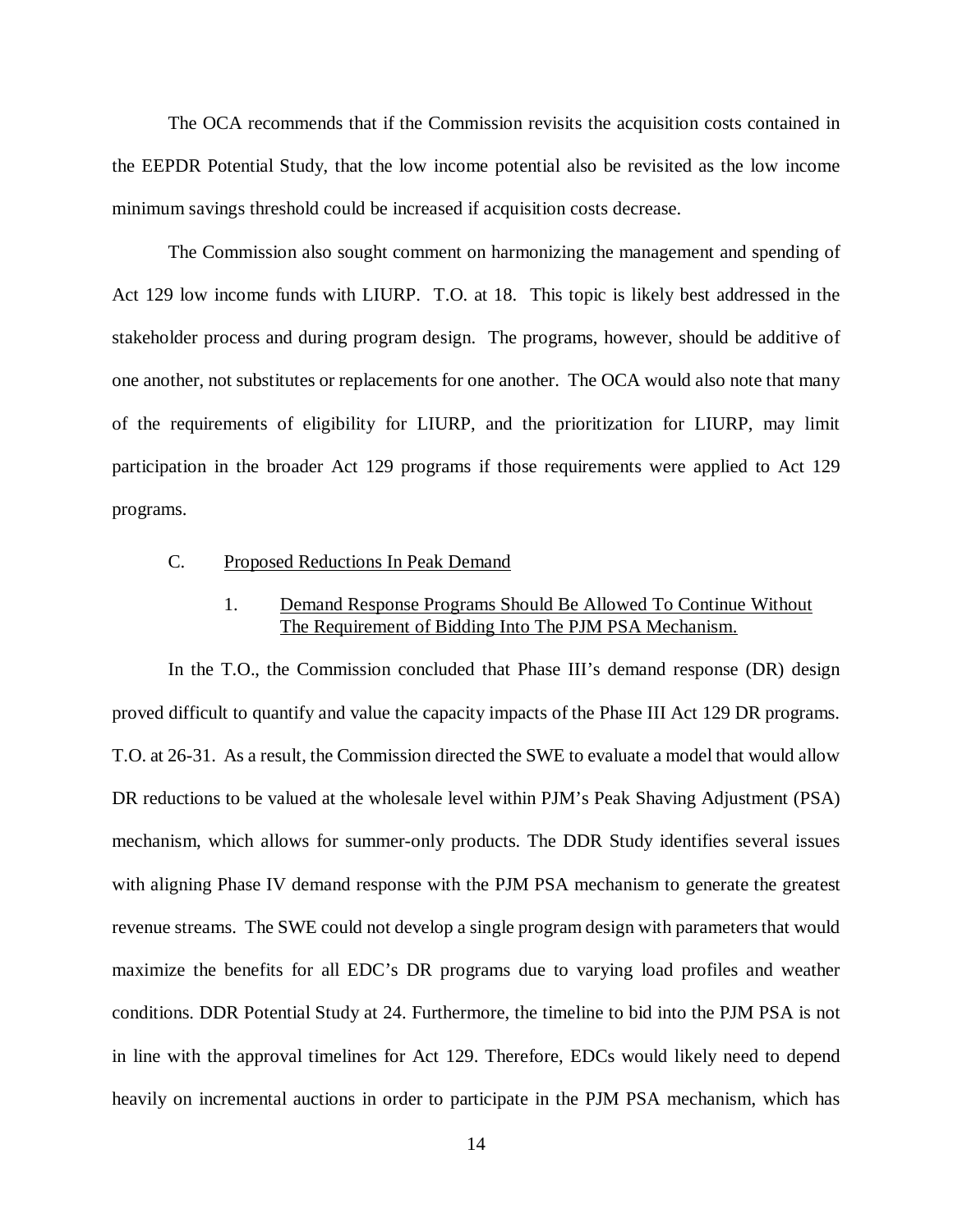uncertainty concerning the clearing prices compared to those from the Base Residual Auction (BRA). DDR Potential Study at 23.

Based on the DDR Potential Study, the Commission determined that establishing a peak demand reduction target inclusive of savings from a DR program would reduce consumption reduction potential if a portion of the budget cap was allocated strictly to DR programs. In particular, by not allocating 5.2% of the statewide Phase IV budget to DR programs, the Commission concluded that an additional \$35 million in net TRC benefits could be recognized from consumption reduction. T.O. at 33. In addition to the increase in net benefits, the Commission also noted that incremental peak demand reduction from EE measures produces longer savings due to the useful life of the measures, and that the Commission's preference is to have lasting peak demand reductions that (1) persist after Phase IV concludes; (2) provide year-round savings; and (3) can be recognized in PJM's Forward Capacity Market (FCM).<sup>[8](#page-18-0)</sup> T.O. at 34-35. As a result, no peak demand reduction target was set for DR programs and no budget was allocated to DR programs.

The OCA is concerned with the abandonment of DR programs for all EDCs based on the DDR Potential Study and the use of the PJM PSA mechanism. The OCA appreciates the Commission's concern with attempting to quantify and value the impacts of demand response programs. Even with these difficulties, Pennsylvania's EDCs that had a demand response target in Phase III have implemented programs that are being shown to be cost effective. The OCA would note that in PY 9, the EDCs were able to deliver extremely cost-effective demand response programs. Table 6, which is Table12 from the DDR Potential Study, shows the following:

 $\overline{a}$ 

<span id="page-18-0"></span><sup>&</sup>lt;sup>8</sup> As discussed in Section III.E., the OCA has some concerns regarding the energy efficiency being bid onto the FCM. The OCA submits, though, that FCM participation of EE demand reductions should not be considered a reason to forego demand response programs.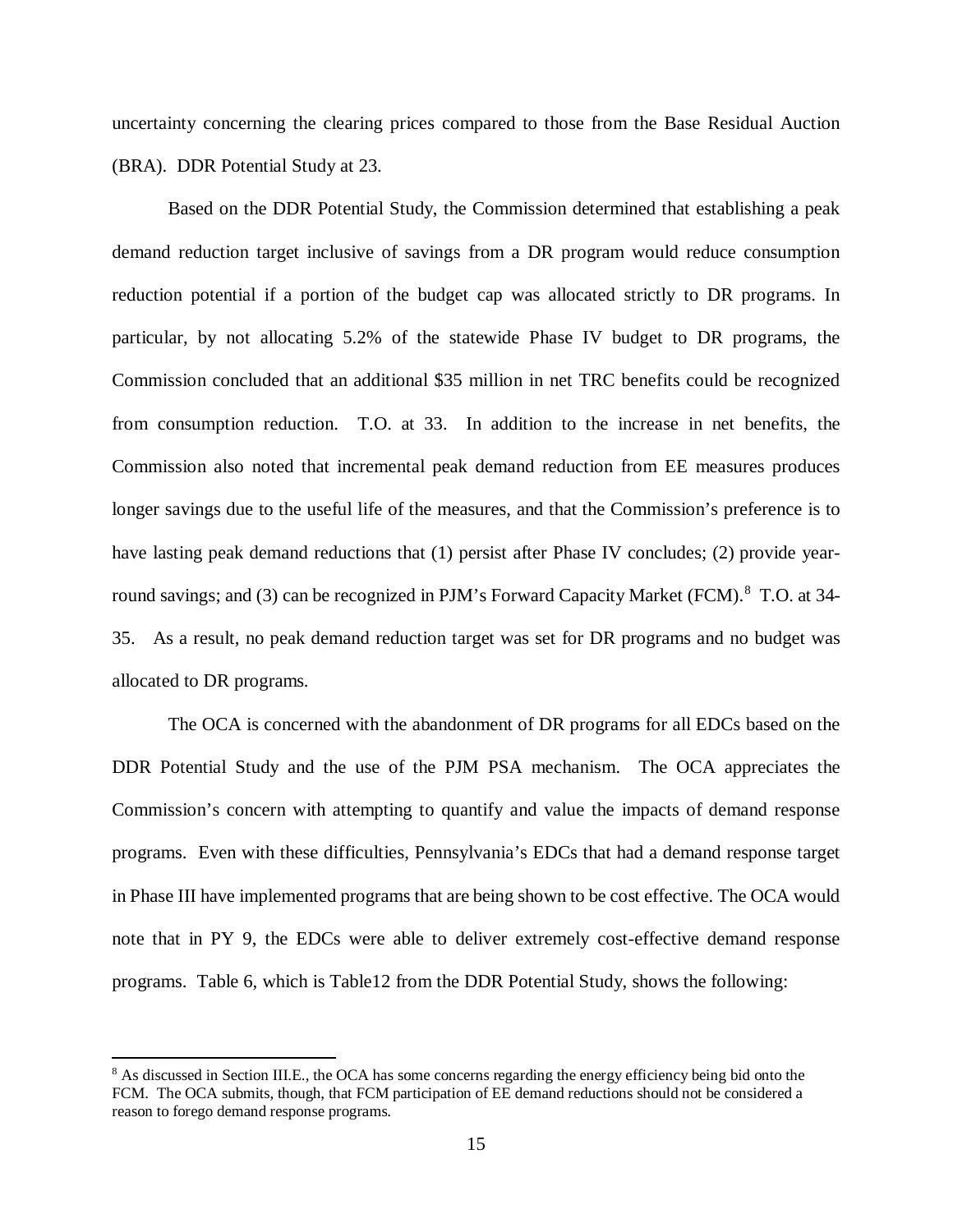| <b>EDC</b>            | <b>TRC Costs (\$1,000)</b> | TRC Benefits (\$1,000) | <b>TRC Ratio</b> |
|-----------------------|----------------------------|------------------------|------------------|
| <b>PECO</b>           | \$4,924                    | \$13,960               | 2.84             |
| PPL                   | \$1,491                    | \$5,656                | 3.79             |
| Duguesne Light        | \$1,640                    | \$5,442                | 3.32             |
| FE: Met-Ed            | \$1,374                    | \$3,901                | 2.84             |
| FE: Penelec           | \$0                        | \$0                    | N/A              |
| <b>FE: Penn Power</b> | \$821                      | \$2,840                | 3.46             |
| FE: West Penn         | \$1,581                    | \$6,952                | 4.40             |
| <b>Statewide</b>      | \$11,831                   | \$38,751               | 3.28             |

#### **TABLE 6 PROGRAM YEAR 9 DEMAND RESPONSE PROGRAM COST-EFFECTIVENESS**

Source: DDR Potential Study Table 12: Program Year 9 DR Cost-Effectiveness [http://www.puc.pa.gov/pcdocs/1656475.pdf,](http://www.puc.pa.gov/pcdocs/1656475.pdf) p 21.

Even though DR may not be cost-effective for every EDC in the Commonwealth in the long term, several EDCs have made significant capital investments in DR programs, such as PECO's air conditioning switches, that may continue to prove cost-effective in future phases of Act 129 Plans, even with the changes to calculating the DR benefits per the 2021 TRM. Additionally, the DDR Potential Study does not appear to consider such benefits as residential behavior demand response that may help strengthen the benefits offered through advanced metering infrastructure (AMI). Pennsylvania EDCs and their ratepayers have invested billions of dollars in AMI that should be considered in designing appropriate programs. The OCA would also note, that as discussed above in Section III.A., if the acquisition costs contained in the EEPDR Potential Study are overstated, as they seem to be, additional budget would be available to support demand response programs.

While the Commission bases its determination to dedicate the entire Phase IV budget to consumption reduction on the finding that it would provide a greater statewide net benefit than including demand response projected in the DDR Potential Study, eliminating the requirement to participate in the PJM PSA mechanism may render different results. The Commission should consider whether EDC-specific approval for demand response programs may result in a greater net benefit for that EDC and its ratepayers. Additionally, requiring only measures for consumption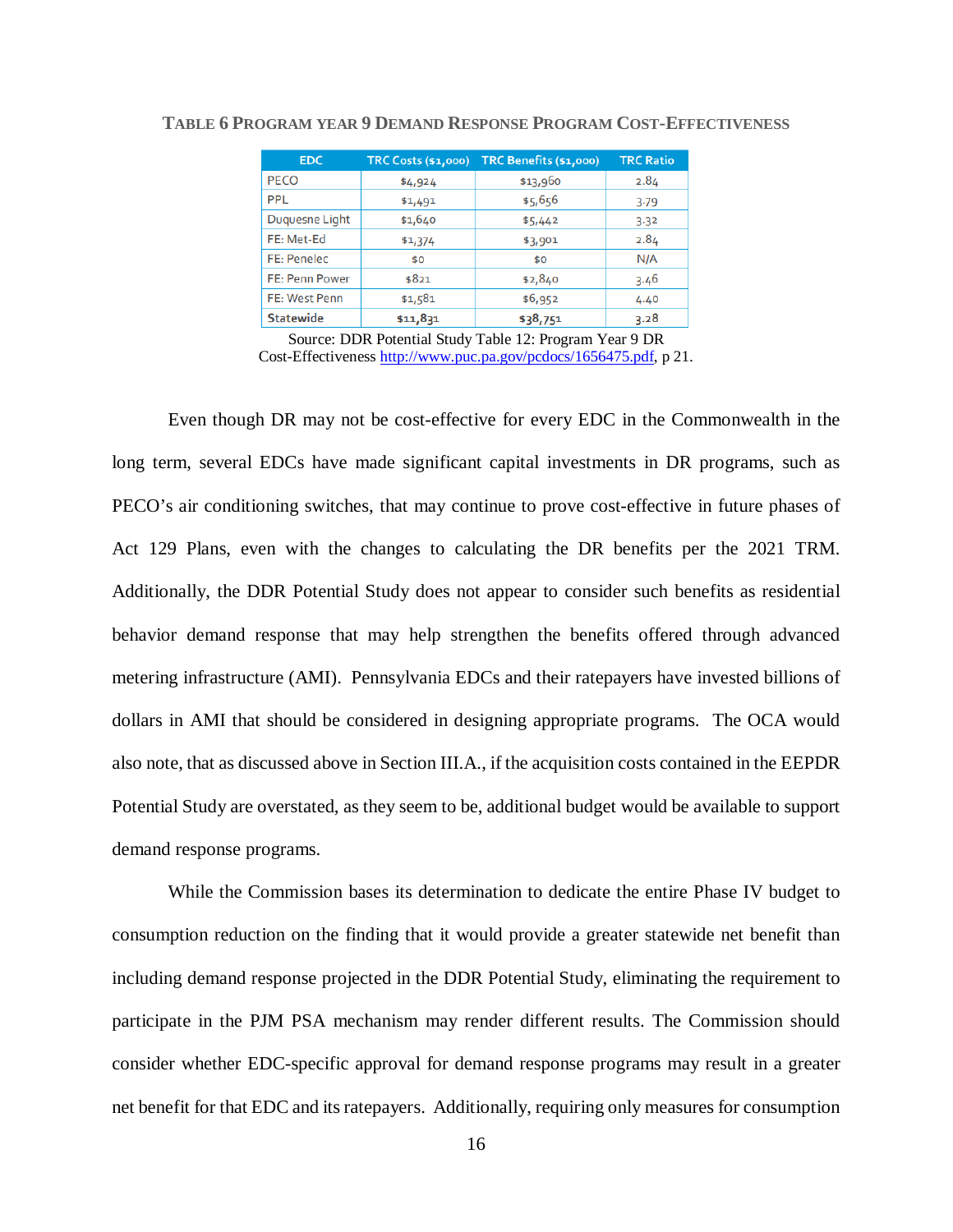reduction may limit the EDCs' ability to provide a comprehensive measure mix. If an EDC is able to cost-effectively meet its potential consumption reduction, along with a demand response program, the OCA recommends that it should be able to file a demand response program as part of its plan even if the DR savings cannot be valued through the PJM PSA mechanism.<sup>[9](#page-20-0)</sup>

The OCA's expert conducted an analysis to determine the potential benefits of continuing demand response programs in the same manner as Phase III. Without a requirement to bid the demand reductions into the PJM PSA, the OCA's analysis found that the Phase IV portfolio could capture more net benefits than energy efficiency portfolios alone. Based on the PY 9 demand response programs costs and benefits (without a requirement to bid into the PJM PSA), it was estimated that an EE and DR portfolio would result in \$130 million in additional net benefits than that forecasted if Phase IV was only  $EExC$ <sup>10</sup> While these benefits were calculated based upon the 2016 TRM and would be discounted under the 2021 TRM, it is evident that the benefits of continuing DR programs from Phase III may result in higher benefits than projected under the DDR Study. Table 7 shows the following results:

<span id="page-20-0"></span><sup>&</sup>lt;sup>9</sup> By way of example, if PECO were to offer smart thermostats as part of its residential portfolio, the utility could also enroll that thermostat into its DR program, since it has the infrastructure in place. Based upon the T.O., PECO would have to forgo that opportunity because, as proposed, it cannot dedicate funds to run a DR program in Phase IV.

<span id="page-20-1"></span> $10$  To conduct the analysis, certain assumptions had to be made. It was assumed that the Phase III programs would be continued at the same benefit level as in PY 9 for the five year term of Phase IV. The DR expenditures were then reduced from the Phase IV budgets to develop the EE budget. The EE budget was divided by the Phase IV EE acquisition costs. The TRC costs and benefits were based upon the cost of TRC cost and benefits per megawatthour in the SWE projections for Phase IV.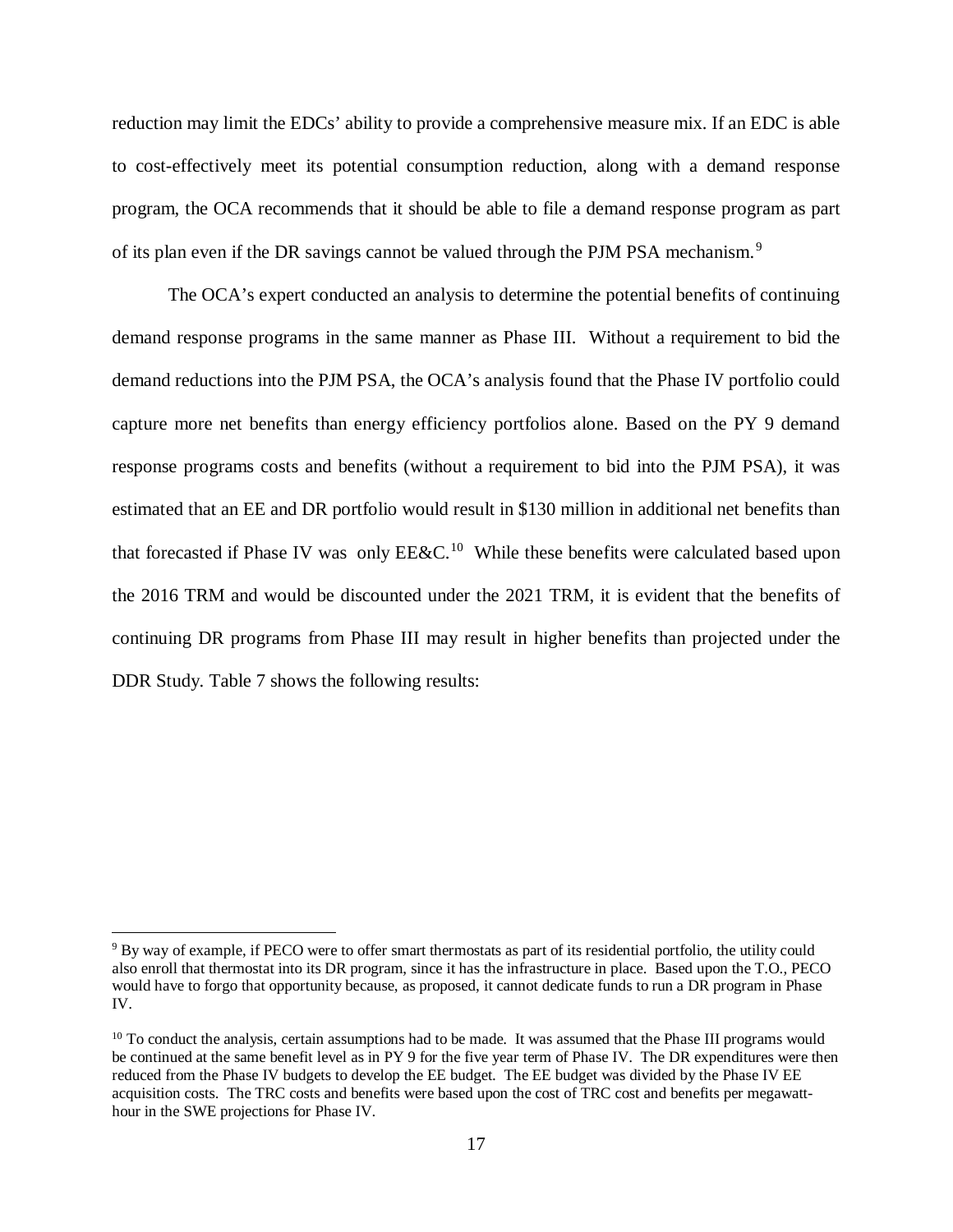|                         | <b>TRC Costs</b><br>(\$MM) | <b>TRC Benefits</b><br>(\$MM) | <b>TRC Net</b><br><b>Benefits</b><br>(\$MM) | Ratio |
|-------------------------|----------------------------|-------------------------------|---------------------------------------------|-------|
| PECO (EE & DR)          | 627                        | 1,030                         | 403                                         | 1.64  |
| PPL (EE & DR)           | 508                        | 918                           | 410                                         | 1.81  |
| Duquesne (EE & DR)      | 134                        | 208                           | 74                                          | 1.55  |
| Met-Ed (EE & DR)        | 213                        | 368                           | 155                                         | 1.73  |
| Penelec (EE only)       | 188                        | 303                           | 115                                         | 1.61  |
| Penn Power (EE & DR)    | 49                         | 78                            | 29                                          | 1.58  |
| West Penn (EE & DR)     | 185                        | 308                           | 123                                         | 1.66  |
| Total                   | 1,904                      | 3,212                         | 1,309                                       | 1.69  |
| Phase IV Proposed No DR | 1,894                      | 3,073                         | 1,179                                       | 1.62  |
| <b>Difference</b>       | 10                         | 139                           | 130                                         | 0.06  |

**TABLE 7 EE & DR PHASE IV COST-EFFECTIVENESS**

As this analysis concluded, if the EDCs were able to offer the same demand response programs in Phase IV as in PY 9 of Phase III without the requirement to bid the demand reductions in the PJM PSA mechanism, the portfolios could capture more net benefits over the five years of Phase IV compared to the EEPDR and DDR Potential Studies which projected a \$35 million decrease in statewide TRC benefits.

The OCA recommends that the Commission allow EDCs to include a cost-effective DR program in Phase IV, particularly those EDCs that have existing capital infrastructure. The Commission should not require that the reductions be bid into the PJM PSA mechanism but that option should be left to the EDC.

# <span id="page-21-0"></span>2. Other Issues

In the T.O., the Commission proposed that the EE&C Plans include a peak demand reduction target equal to the expected reduction in coincident peak demand estimated in the EEPDR Potential Study. T.O. at 36. The T.O. further proposes that the EE&C Plan be designed to achieve at least 15 percent of the peak demand reduction per program year, as with the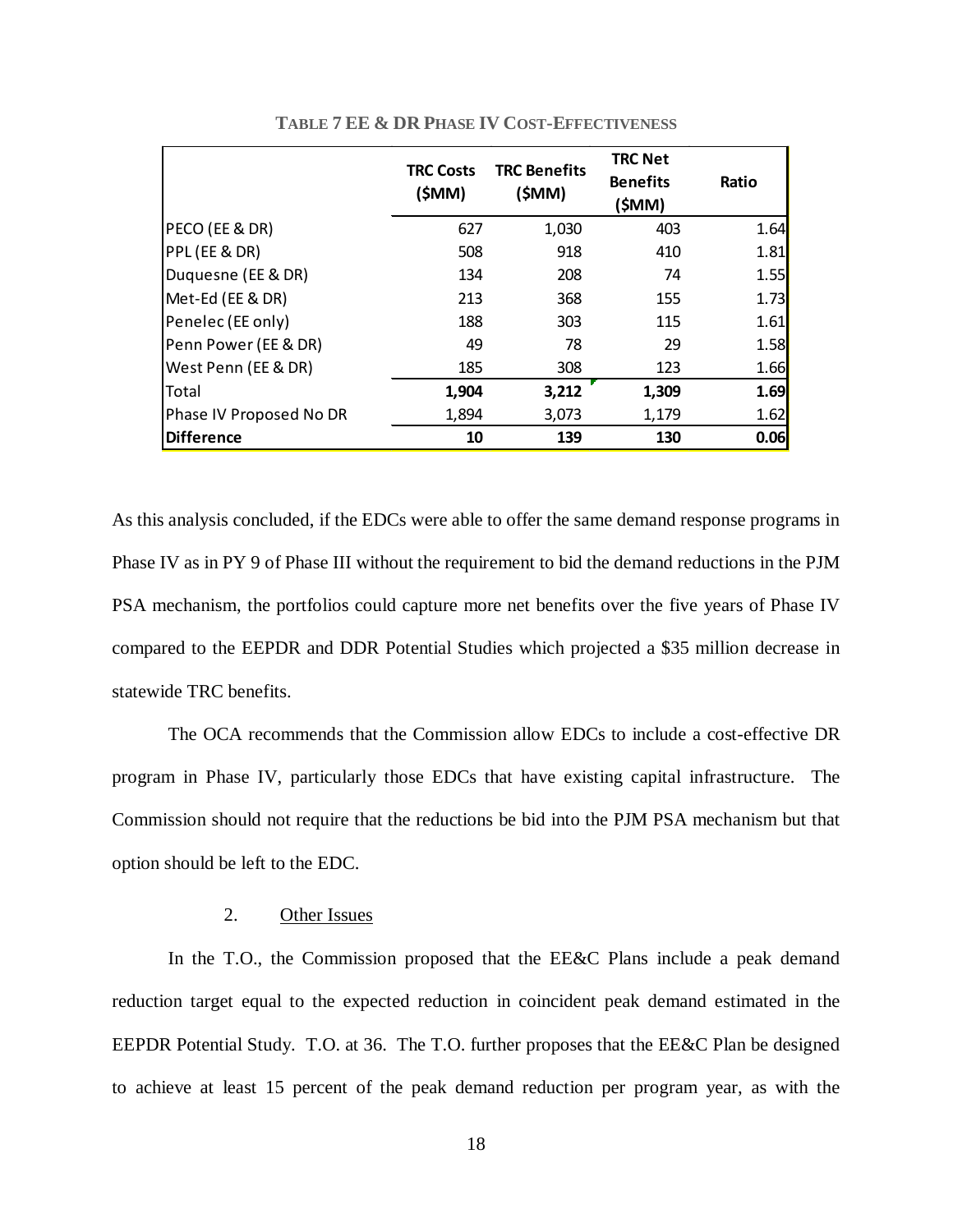consumption reduction targets. T.O. at 38. The OCA is concerned that this requirement may be difficult to achieve.

Under the proposal in the T.O., peak demand reduction is not likely to come from demand response programs, since there will not be a budget for such programs in Phase IV. That means that the peak demand reduction will be based upon the energy efficiency measure mix alone. But, the consumption and peak demand reductions will not necessarily be 1 to 1. Energy efficiency programs are designed to drive consumption reduction and not peak demand reductions, therefore, peak demand reductions will be dependent upon the measure/program ramp-up and measure mix of the energy efficiency programs. While EDCs should strive to achieve 15% of the demand reduction target, making it a plan requirement may impact the ramp up of measure offerings and/or the completion of projects.

#### <span id="page-22-0"></span>D. Determination Of Phase IV Allowable Costs

At pages 63-68 of the T.O., the Commission discusses the Phase IV allowable costs. As part of that discussion, the Commission proposes that EDCs be required to submit an EE&C Plan that shows at least 50% of all spending allocated to incentives and less than 50% of all spending allocated to non-incentive cost categories. The OCA cautions that this requirement may be to the detriment of the low income program components. While the OCA agrees that it is important to have a higher level of incentives<sup>[11](#page-22-1)</sup> budgeted than non-incentive costs in general, a dedicated low income program does not have high levels of incentives as the measure costs are typically covered as part of the program rather than as a match or offset to consumer spending. In addition, low income programs may not even classify expenditures in this manner. The OCA would recommend

<span id="page-22-1"></span> $11$  This may be particularly important given the economic disruptions of the COVID-19 pandemic.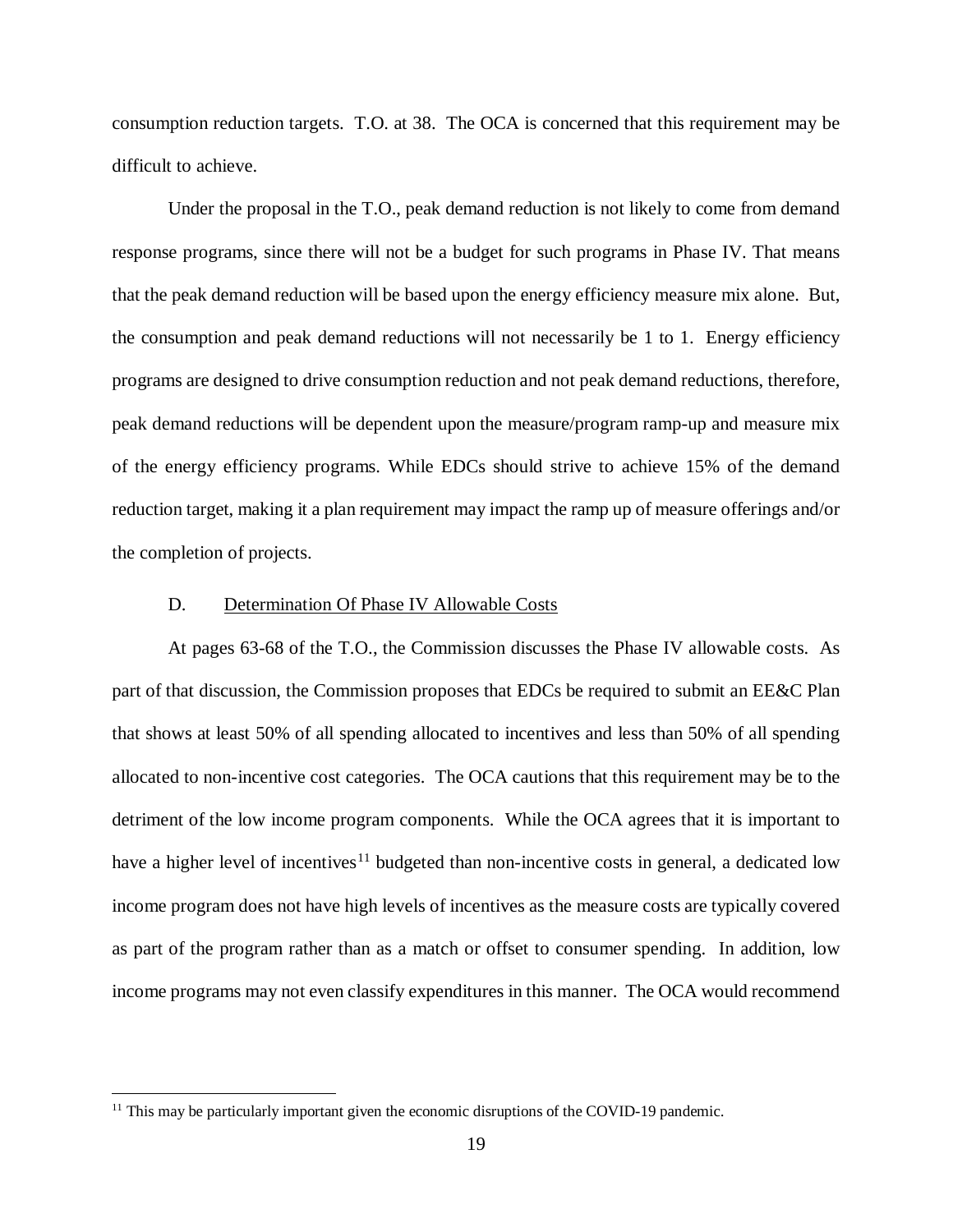that the dedicated low income programs be removed when evaluating the level of incentive to nonincentive costs to meet this requirement.

### <span id="page-23-0"></span>E. PJM's Forward Capacity Market

In his Statement, Commissioner Place requests comments on the Commission's proposal to require an EDC to bid at least a portion of the peak demand reductions into PJM's Forward Capacity Market. See, T.O at 73-75. Any proceeds from the resources are to be used to reduce Act 129 surcharges, but any PJM deficiency charges for underperformance would also be charged to customers through the surcharge. The OCA appreciates the point of the proposal, but is concerned that this proposal may come with ratepayer risk and may not be able to be implemented on a class specific basis as the Commission's proposal seems to assume.

PJM's capacity rates are zonal in nature and not customer class specific. Any shift in capacity costs is not likely to occur at the customer class level which could lead to issues regarding allocation of costs and benefits that will not be easily resolved. Additionally, since the peak demand reductions are based on energy efficiency measures, it may not be possible to know which customer class did or did not perform.

The OCA is also concerned that to address the significant risk of capacity deficiency penalties, an EDC may wish to conservatively bid only a small portion of its peak demand reductions. While such a conservative strategy may be warranted given the potential for PJM capacity deficiency penalties, it may result in costs to prepare such bids that are not justified by the potential benefits.

Finally, the OCA questions the impact of potential capacity deficiency penalties on the costs of the program. In the OCA's view, capacity deficiency penalties would be a cost of the